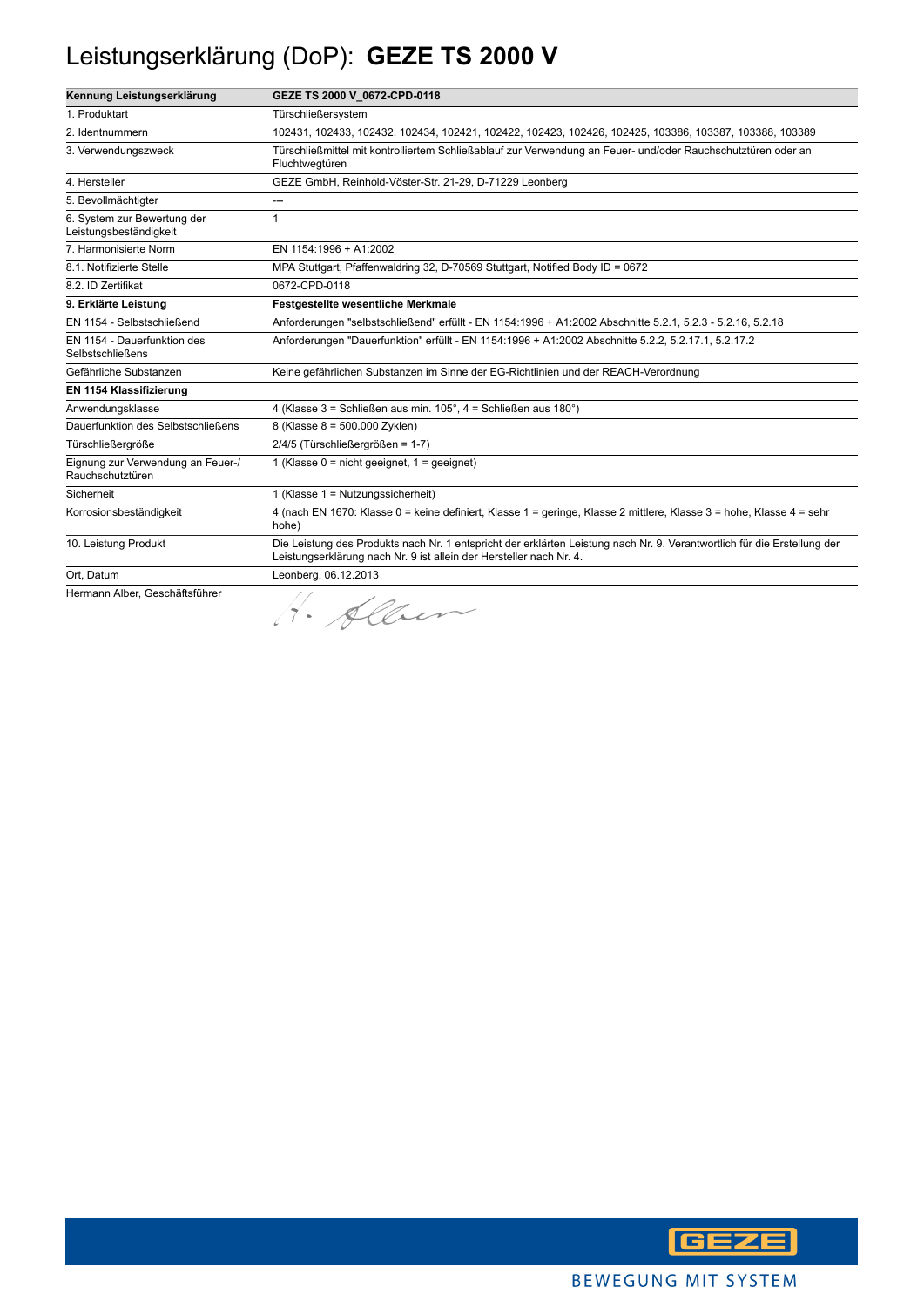### Declaration of Performance (DoP): **GEZE TS 2000 V**

| <b>ID for Declaration of Performance</b>                    | GEZE TS 2000 V 0672-CPD-0118                                                                                                                                                                                                            |
|-------------------------------------------------------------|-----------------------------------------------------------------------------------------------------------------------------------------------------------------------------------------------------------------------------------------|
| 1. Type of product                                          | Door closer system                                                                                                                                                                                                                      |
| 2. Identity numbers                                         | 102431, 102433, 102432, 102434, 102421, 102422, 102423, 102426, 102425, 103386, 103387, 103388, 103389                                                                                                                                  |
| 3. Intended use                                             | Door closer with controlled closing procedure for use on fire and/or smoke protection doors or on emergency exits                                                                                                                       |
| 4. Manufacturer                                             | GEZE GmbH, Reinhold-Vöster-Str. 21-29, D-71229 Leonberg                                                                                                                                                                                 |
| 5. Authorised signatory                                     | ---                                                                                                                                                                                                                                     |
| 6. System for evaluating performance<br>reliability         | $\mathbf{1}$                                                                                                                                                                                                                            |
| 7. Harmonised standard                                      | EN 1154:1996 + A1:2002                                                                                                                                                                                                                  |
| 8.1. Notified office                                        | MPA Stuttgart, Pfaffenwaldring 32, D-70569 Stuttgart, Notified Body ID = 0672                                                                                                                                                           |
| 8.2. ID certificate                                         | 0672-CPD-0118                                                                                                                                                                                                                           |
| 9. Declared performance                                     | <b>Essential characteristics determined</b>                                                                                                                                                                                             |
| EN 1154 - Self-closing                                      | "Self-closing" requirements fulfilled - EN 1154:1996 + A1:2002 sections 5.2.1, 5.2.3 - 5.2.16, 5.2.18                                                                                                                                   |
| EN 1154 - Permanent function of the<br>self-closing feature | "Permanent function" requirements fulfilled - EN 1154:1996 + A1:2002 sections 5.2.2, 5.2.17.1, 5.2.17.2                                                                                                                                 |
| Hazardous substances                                        | No hazardous substances in the sense of the EC guidelines and REACH directive                                                                                                                                                           |
| <b>EN 1154 Classification</b>                               |                                                                                                                                                                                                                                         |
| Application class                                           | 4 (Class 3 = close from at least $105^\circ$ , 4 = close from $180^\circ$ )                                                                                                                                                             |
| Permanent function of self-closing                          | 8 (Class $8 = 500,000$ cycles)                                                                                                                                                                                                          |
| Door closer size                                            | $2/4/5$ (door closer sizes = 1-7)                                                                                                                                                                                                       |
| Suitability for use on fire/smoke<br>protection doors       | 1 (Class $0 = not suitable$ , $1 = suitable$ )                                                                                                                                                                                          |
| Safety                                                      | 1 (Class $1 =$ Safe use)                                                                                                                                                                                                                |
| Corrosion resistance                                        | 4 (acc. to EN 1670: Class 0 = none defined, Class 1 = low, Class 2 medium, Class 3 = high, Class 4 = very high)                                                                                                                         |
| 10. Product performance                                     | The performance of the product specified under No. 1 corresponds to the declared performance according to No. 9. The<br>manufacturer under No. 4 is solely responsible for preparing the declaration of performance according to No. 9. |
| Place, date                                                 | Leonberg, 06.12.2013                                                                                                                                                                                                                    |
| Hermann Alber, Managing Director                            | 4. Alber                                                                                                                                                                                                                                |

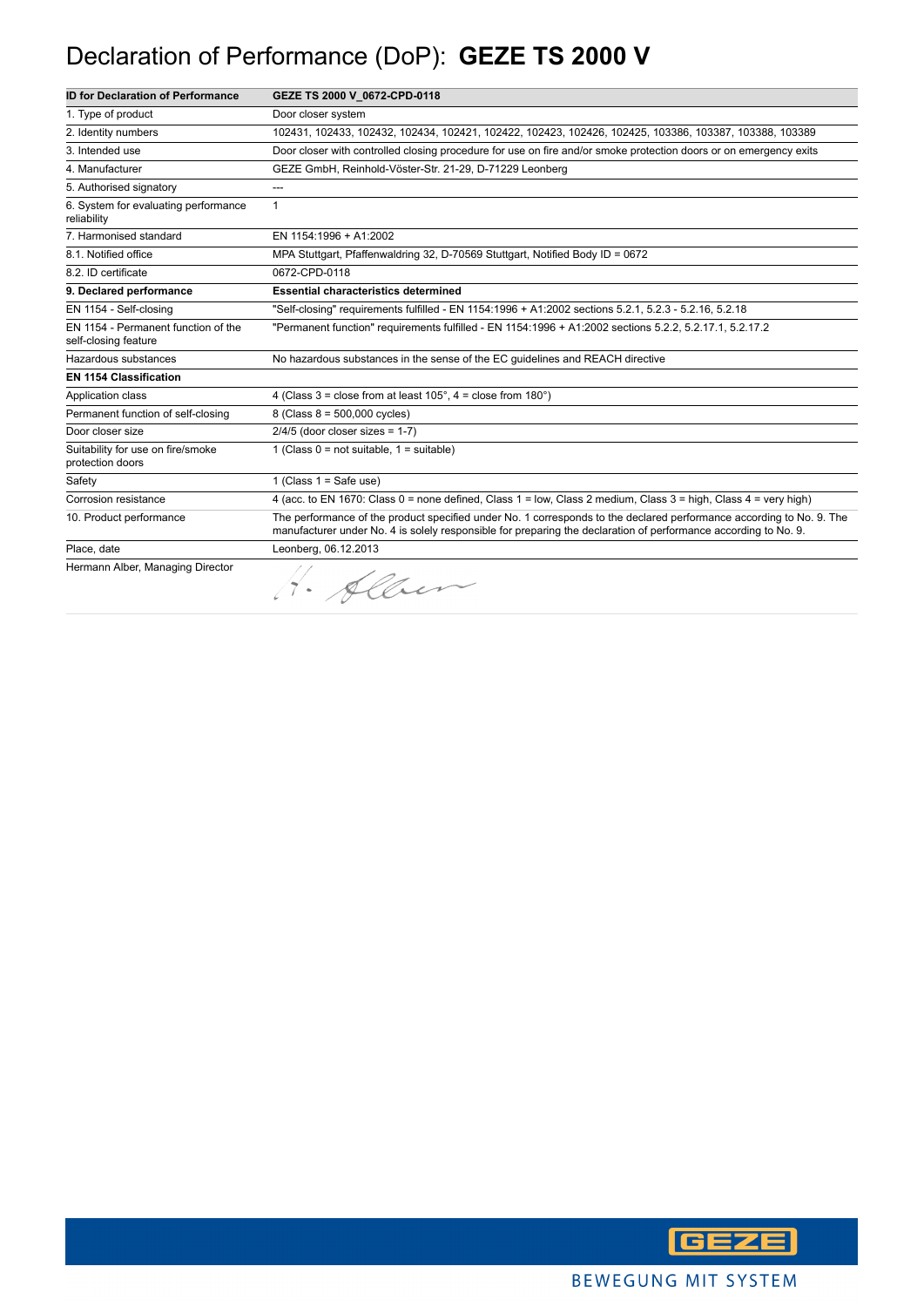### Déclaration des performances (DoP): **GEZE TS 2000 V**

| <b>Identification Déclaration des</b><br>performances           | GEZE TS 2000 V 0672-CPD-0118                                                                                                                                                                                            |
|-----------------------------------------------------------------|-------------------------------------------------------------------------------------------------------------------------------------------------------------------------------------------------------------------------|
| 1. Type de produit                                              | Système de ferme-porte                                                                                                                                                                                                  |
| 2. Numéros d'identification                                     | 102431, 102433, 102432, 102434, 102421, 102422, 102423, 102426, 102425, 103386, 103387, 103388, 103389                                                                                                                  |
| 3. Usage prévu                                                  | Dispositif ferme-porte avec séquence de fermeture contrôlée pour les portes coupe-feu et/ou pare-flammes ou pour les<br>issues de secours                                                                               |
| 4. Fabricant                                                    | GEZE GmbH, Reinhold-Vöster-Str. 21-29, D-71229 Leonberg                                                                                                                                                                 |
| 5. Mandataire                                                   | ---                                                                                                                                                                                                                     |
| 6. Système d'évaluation de la constance<br>des performances     | $\mathbf{1}$                                                                                                                                                                                                            |
| 7. Norme harmonisée                                             | EN 1154:1996 + A1:2002                                                                                                                                                                                                  |
| 8.1. Autorité notifiante                                        | MPA Stuttgart, Pfaffenwaldring 32, D-70569 Stuttgart, Notified Body ID = 0672                                                                                                                                           |
| 8.2. Certificat ID                                              | 0672-CPD-0118                                                                                                                                                                                                           |
| 9. Performances déclarées                                       | Principales caractéristiques constatées                                                                                                                                                                                 |
| EN 1154 - fermeture automatique                                 | Exigences « fermeture automatique » remplies - EN 1154:1996 + A1:2002 paragraphes 5.2.1, 5.2.3 - 5.2.16, 5.2.18                                                                                                         |
| EN 1154 - fonctionnement continu de la<br>fermeture automatique | Exigences « fonctionnement continu » remplies - EN 1154:1996 + A1:2002 paragraphes 5.2.2, 5.2.17.1, 5.2.17.2                                                                                                            |
| Substances dangereuses                                          | Aucune substance dangereuse au sens entendu par les directives CE et la directive REACH                                                                                                                                 |
| <b>Classification EN 1154</b>                                   |                                                                                                                                                                                                                         |
| Classe d'usage                                                  | 4 (classe 3 = fermeture à partir de min. 105°, 4 = fermeture à partir de 180°)                                                                                                                                          |
| Fonctionnement continu de la fermeture<br>automatique           | 8 (classe $8 = 500.000$ cycles)                                                                                                                                                                                         |
| Taille du ferme-porte                                           | $2/4/5$ (tailles de ferme-porte = 1-7)                                                                                                                                                                                  |
| Compatibilité avec les portes coupe-feu/<br>pare-flammes        | 1 (classe $0 =$ non compatible, $1 =$ compatible)                                                                                                                                                                       |
| Sécurité                                                        | 1 (classe 1 = sécurité d'utilisation)                                                                                                                                                                                   |
| Résistance à la corrosion                                       | 4 (selon EN 1670 : classe 0 = néant, classe 1 = faible, classe 2 moyenne, classe 3 = élevée, classe 4 = très élevée)                                                                                                    |
| 10. Performances du produit                                     | Les performances du produit indiqué au n° 1 correspondent aux performances déclarées au n° 9. Le fabricant identifié au<br>n°4 est seul responsable de l'établissement de la déclaration des performances selon le n°9. |
| Lieu, date                                                      | Leonberg, 06.12.2013                                                                                                                                                                                                    |
| Hermann Alber, gérant                                           | 1. Alben                                                                                                                                                                                                                |

**GEZE**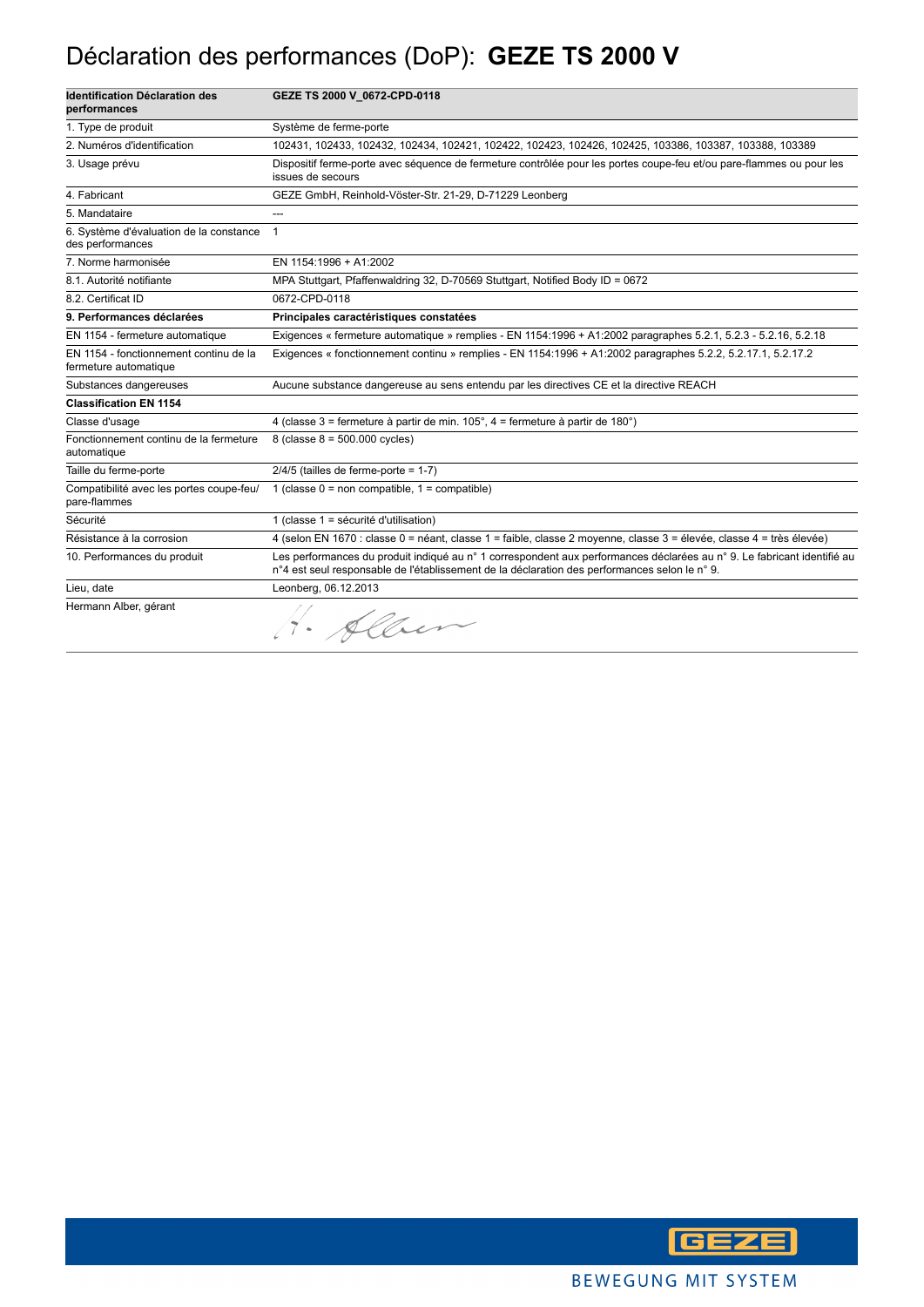#### Dichiarazione prestazioni (DoP): **GEZE TS 2000 V**

| Identificazione dichiarazione<br>prestazioni              | GEZE TS 2000 V 0672-CPD-0118                                                                                                                                                                                                      |
|-----------------------------------------------------------|-----------------------------------------------------------------------------------------------------------------------------------------------------------------------------------------------------------------------------------|
| 1. Tipo di prodotto                                       | Sistema chiudiporta                                                                                                                                                                                                               |
| 2. Numeri ident.                                          | 102431, 102433, 102432, 102434, 102421, 102422, 102423, 102426, 102425, 103386, 103387, 103388, 103389                                                                                                                            |
| 3. Impiego previsto                                       | Mezzo di chiusura porta con chiusura controllata da impiegare con le porte tagliafuoco e/o tagliafumo o con le porte<br>antipanico                                                                                                |
| 4. Produttore                                             | GEZE GmbH, Reinhold-Vöster-Str. 21-29, D-71229 Leonberg                                                                                                                                                                           |
| 5. Delegato                                               | ---                                                                                                                                                                                                                               |
| 6. Sistema per valutare la potenzialità                   | $\mathbf{1}$                                                                                                                                                                                                                      |
| 7. Norma armonizzata                                      | EN 1154:1996 + A1:2002                                                                                                                                                                                                            |
| 8.1. Ente notificato                                      | MPA Stuttgart, Pfaffenwaldring 32, D-70569 Stuttgart, Notified Body ID = 0672                                                                                                                                                     |
| 8.2. Certificato ID                                       | 0672-CPD-0118                                                                                                                                                                                                                     |
| 9. Prestazioni dichiarate                                 | Caratteristiche importanti riscontrate                                                                                                                                                                                            |
| EN 1154 - a chiusura automatica                           | Requisiti "a chiusura automatica" soddisfatti - EN 1154:1996 + A1:2002 sezioni 5.2.1, 5.2.3 - 5.2.16, 5.2.18                                                                                                                      |
| EN 1154 - funzione continua della<br>chiusura automatica  | Requisiti "funzione continua" soddisfatti - EN 1154:1996 + A1:2002 sezioni 5.2.2, 5.2.17.1, 5.2.17.2                                                                                                                              |
| Sostanze pericolose                                       | Nessuna sostanza pericolosa ai sensi delle direttive europee e del decreto REACH                                                                                                                                                  |
| <b>Classificazione EN 1154</b>                            |                                                                                                                                                                                                                                   |
| Classe di impiego                                         | 4 (classe $3$ = chiusura da min. $105^\circ$ , $4$ = chiusura da $180^\circ$ )                                                                                                                                                    |
| Funzione continua chiusura automatica                     | 8 (classe 8 = 500.000 cicli)                                                                                                                                                                                                      |
| Grandezza chiudiporta                                     | $2/4/5$ (grandezze chiudiporta = 1-7)                                                                                                                                                                                             |
| Idoneità all'utilizzo su porte tagliafumo/<br>tagliafuoco | 1 (classe $0 = \text{non}$ idoneo, $1 = \text{idoneo}$ )                                                                                                                                                                          |
| Sicurezza                                                 | 1 (classe $1 =$ sicurezza d'uso)                                                                                                                                                                                                  |
| Resistenza alla corrosione                                | 4 (sec. EN 1670: classe 0 = non definita, classe 1 = bassa, classe 2 media, classe 3 = elevata, classe 4 = molto elevata)                                                                                                         |
| 10. Prestazione prodotto                                  | La prestazione del prodotto di cui al punto 1 corrisponde alla prestazione dichiarata nel punto 9. La responsabilità per la<br>dichiarazione della prestazione di cui al punto 9 spetta soltanto al produttore di cui al punto 4. |
| Luogo, data                                               | Leonberg, 06.12.2013                                                                                                                                                                                                              |
| Hermann Alber, Amministratore delegato                    | 1. Allen                                                                                                                                                                                                                          |

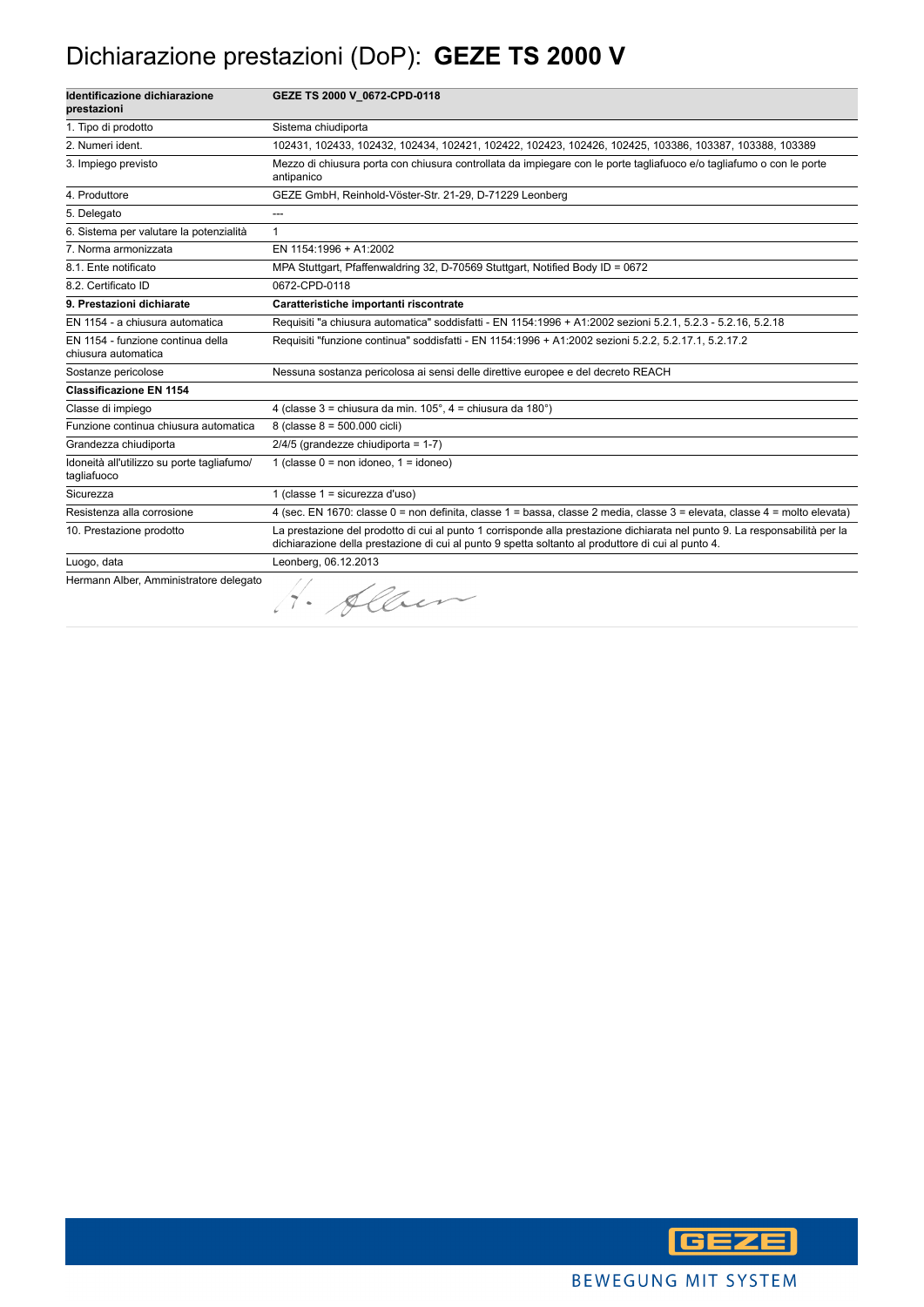### Galios deklaracijos (DoP): **GEZE TS 2000 V**

| Galios deklaracijos identifikatorius                         | GEZE TS 2000 V 0672-CPD-0118                                                                                                                       |
|--------------------------------------------------------------|----------------------------------------------------------------------------------------------------------------------------------------------------|
| 1. Gaminio rūšis                                             | Durų uždarymo itaisų sistema                                                                                                                       |
| 2. Ident. numeriai                                           | 102431, 102433, 102432, 102434, 102421, 102422, 102423, 102426, 102425, 103386, 103387, 103388, 103389                                             |
| 3. Naudojimo tikslas                                         | Durų uždarymo įtaisas su valdoma uždarymo seka, skirtas naudoti priešgaisrinėse arba priešdūminėse duryse arba<br>atsarginių išėjimų duryse        |
| 4. Gamintojas                                                | GEZE GmbH, Reinhold-Vöster-Str. 21-29, D-71229 Leonberg                                                                                            |
| 5. Igaliotasis asmuo                                         | ---                                                                                                                                                |
| 6. Darbinių charakteristikų pastovumo<br>vertinimo sistema   | $\mathbf{1}$                                                                                                                                       |
| 7. Darnusis standartas                                       | EN 1154:1996 + A1:2002                                                                                                                             |
| 8.1. Notifikuotoji istaiga                                   | MPA Stuttgart, Pfaffenwaldring 32, D-70569 Stuttgart, Notified Body ID = 0672                                                                      |
| 8.2. ID sertifikatas                                         | 0672-CPD-0118                                                                                                                                      |
| 9. Deklaruotoji galia                                        | Nustatyti esminiai požymiai                                                                                                                        |
| EN 1154. Savaime užsidaro                                    | Reikalavimai "Savaime užsidaro". EN 1154:1996 + A1:2002 5.2.1, 5.2.3-5.2.16, 5.2.18 skirsniai                                                      |
| EN 1154. Nuolatinė savaiminio<br>užsidarymo funkcija         | Reikalavimai "Nuolatinė funkcija" įvykdyti. EN 1154:1996 + A1:2002 5.2.2, 5.2.17.1, 5.2.17.2 skirsniai                                             |
| Pavojingos medžiagos                                         | Nėra jokių pavojingų medžiagų pagal EB direktyvas ir REACH reglamenta                                                                              |
| EN 1154 klasifikacija                                        |                                                                                                                                                    |
| Naudojimo klasė                                              | 4 (3 klasė = uždarymas nuo min. 105°, 4 = uždarymas nuo 180°)                                                                                      |
| Savaiminio užsidarymo nuolatinė<br>funkcija                  | 8 (8 klasė = 500 000 ciklu)                                                                                                                        |
| Durų uždarymo įtaiso dydis                                   | 2/4/5 (durų uždarymo įtaisų dydžiai = 1-7)                                                                                                         |
| Tinkamumas naudoti priešgaisrinėse /<br>priešdūminėse duryse | 1 (0 klasė = netinka, $1 =$ tinka)                                                                                                                 |
| Sauga                                                        | 1 (1 klasė = naudojimo sauga)                                                                                                                      |
| Atsparumas korozijai                                         | 4 (pagal EN 1670: 0 klasė = neapibrėžtas, 1 klasė = mažas, 2 klasė = vidutinis, 3 klasė = didelis, 4 klasė = labai didelis)                        |
| 10. Gaminio galia                                            | Gaminio galia pagal Nr.1 atitinka deklaruota galia pagal Nr. 9. Už galios deklaracijos pagal Nr. 9 parengimą atsako tik<br>gamintojas pagal Nr. 4. |
| Vieta, data                                                  | Leonberg, 06.12.2013                                                                                                                               |
| Vadovas, Hermann Alber                                       | · Alber                                                                                                                                            |

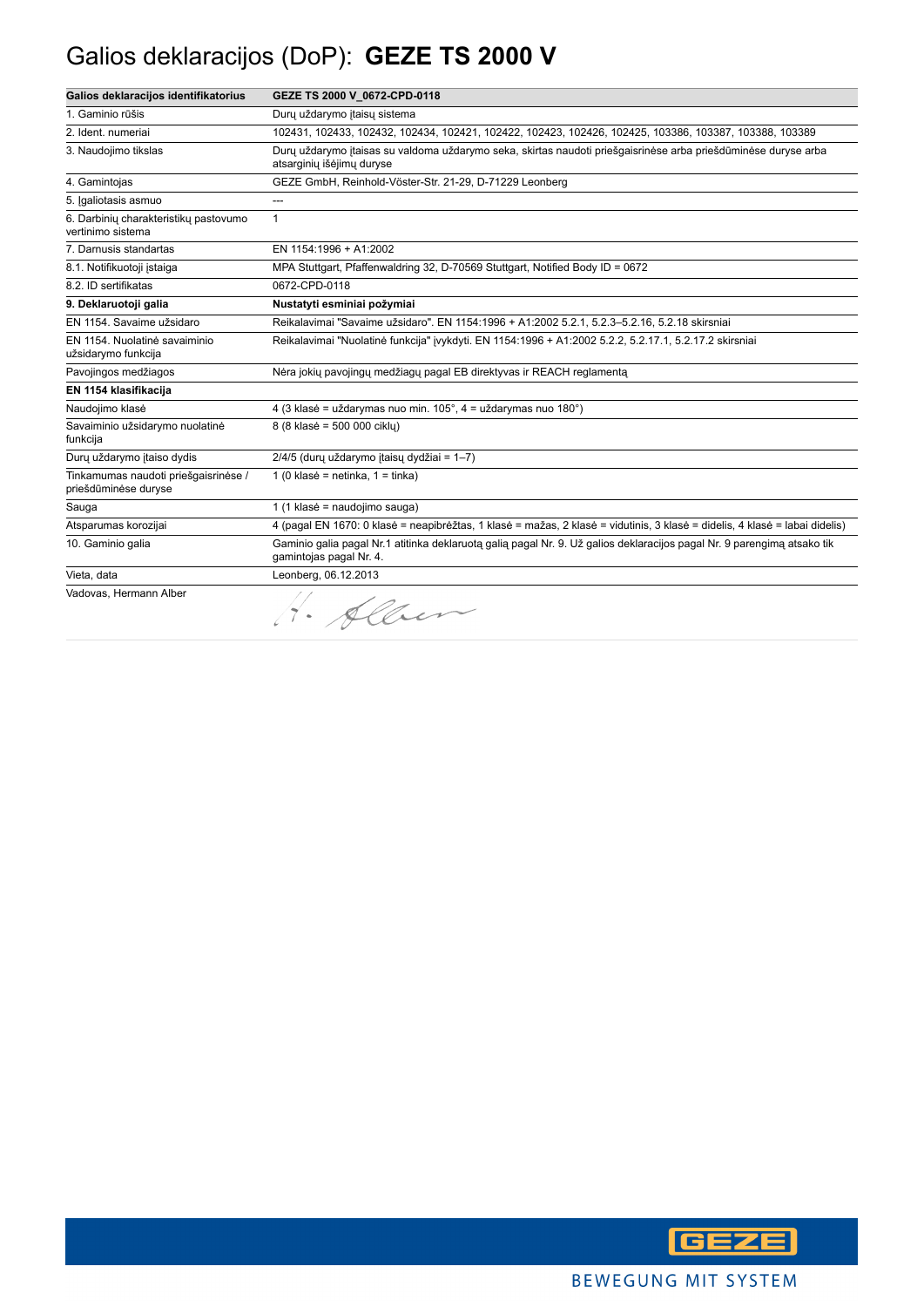### Dikjarazzjoni ta' Prestazzjoni (DoP): **GEZE TS 2000 V**

| Identifikazzjoni ghad-Dikjarazzjoni ta'<br>Prestazzjoni                    | GEZE TS 2000 V_0672-CPD-0118                                                                                                                                                                                                                         |
|----------------------------------------------------------------------------|------------------------------------------------------------------------------------------------------------------------------------------------------------------------------------------------------------------------------------------------------|
| 1. Tip ta' prodott                                                         | Sistema ta' apparat li jagħlag il-bibien                                                                                                                                                                                                             |
| 2. Numri ta' Identità                                                      | 102431, 102433, 102432, 102434, 102421, 102422, 102423, 102426, 102425, 103386, 103387, 103388, 103389                                                                                                                                               |
| 3. Użu maħsub                                                              | Apparat li jagħlaq il-bibien bi procedura ta' għeluq ikkontrollata għall-użu ma' bibien protettivi min-nar u / jew duħħan jew<br>ghal hrug ta' emergenza                                                                                             |
| 4. Manifattur                                                              | GEZE GmbH, Reinhold-Vöster-Str. 21-29, D-71229 Leonberg                                                                                                                                                                                              |
| 5. Firmatarju awtorizzat                                                   | ---                                                                                                                                                                                                                                                  |
| 6. Sistema għall-evalwazzjoni ta'<br>affidabilità tal-prestazzioni         | 1                                                                                                                                                                                                                                                    |
| 7. Standard armonizzat                                                     | EN 1154:1996 + A1:2002                                                                                                                                                                                                                               |
| 8.1 Ufficcju notifikat                                                     | MPA Stuttgart, Pfaffenwaldring 32, D-70569 Stuttgart, Notified Body ID = 0672                                                                                                                                                                        |
| 8.2 Certifikat tal-Identifikazzioni                                        | 0672-CPD-0118                                                                                                                                                                                                                                        |
| 9. Prestazzjoni dikjarata                                                  | Karatteristići importanti determinati                                                                                                                                                                                                                |
| EN 1154 - Għelug awtomatiku                                                | Rekwiżiti tal-"Għeluq awtomatiku" sodisfatti - EN 1154:1996 + A1:2002 sezzjonijiet 5.2.1, 5.2.3 - 5.2.16, 5.2.18                                                                                                                                     |
| EN 1154 - Funzioni permanenti tal-<br>karatteristika tal-għeluq awtomatiku | Rekwiżiti tal-"Funzjoni permanenti" sodisfatti - EN 1154:1996 + A1:2002 sezzjonijiet 5.2.2, 5.2.17.1, 5.2.17.2                                                                                                                                       |
| Sustanzi perikolużi                                                        | L-ebda sustanza perikoluża skont il-linji gwida tal-EC u tad-direttiva REACH                                                                                                                                                                         |
| Klassifikazzioni EN 1154                                                   |                                                                                                                                                                                                                                                      |
| Klassi tal-applikazzjoni                                                   | 4 (Klassi 3 = jinghalag minn tal-ingas 105°, 4 = jinghalag minn 180°)                                                                                                                                                                                |
| Funzjoni permanenti ghall-gheluq<br>awtomatiku                             | 8 (Klassi 8 = 500,000 ciklu)                                                                                                                                                                                                                         |
| Dags tal-apparat li jagħlag il-bibien                                      | 2/4/5 (dagsijiet tal-apparat li jagħlag il-bibien = 1-7)                                                                                                                                                                                             |
| Adegwatezza għall-użu fuq bibien għall-<br>protezzjoni min-nar/duħħan      | 1 (Klassi 0 = mhux adattat, $1 =$ adattat)                                                                                                                                                                                                           |
| Sigurtà                                                                    | 1 (Klassi 1 = Użu bla periklu)                                                                                                                                                                                                                       |
| Rezistenza għas-sadid                                                      | 4 (skont EN 1670: Klassi 0 = mhux definita, Klassi 1 = baxxa, Klassi 2 medja, Klassi 3 = għolja, Klassi 4 = għolja ħafna)                                                                                                                            |
| 10. Prestazzjoni tal-prodott                                               | II-prestazzjoni tal-prodott spečifikata taht in-Numru 1 tikkorrispondi mal-prestazzjoni dikjarata skont in-Numru 9. II-<br>manifattur taht in-Numru 4 huwa unikament responsabbli ghat-thejjija tad-dikjarazzjoni tal-prestazzjoni skont in-Numru 9. |
| Post, data                                                                 | Leonberg, 06.12.2013                                                                                                                                                                                                                                 |
| Hermann Alber, Direttur Manigerjali                                        | H. Alben                                                                                                                                                                                                                                             |

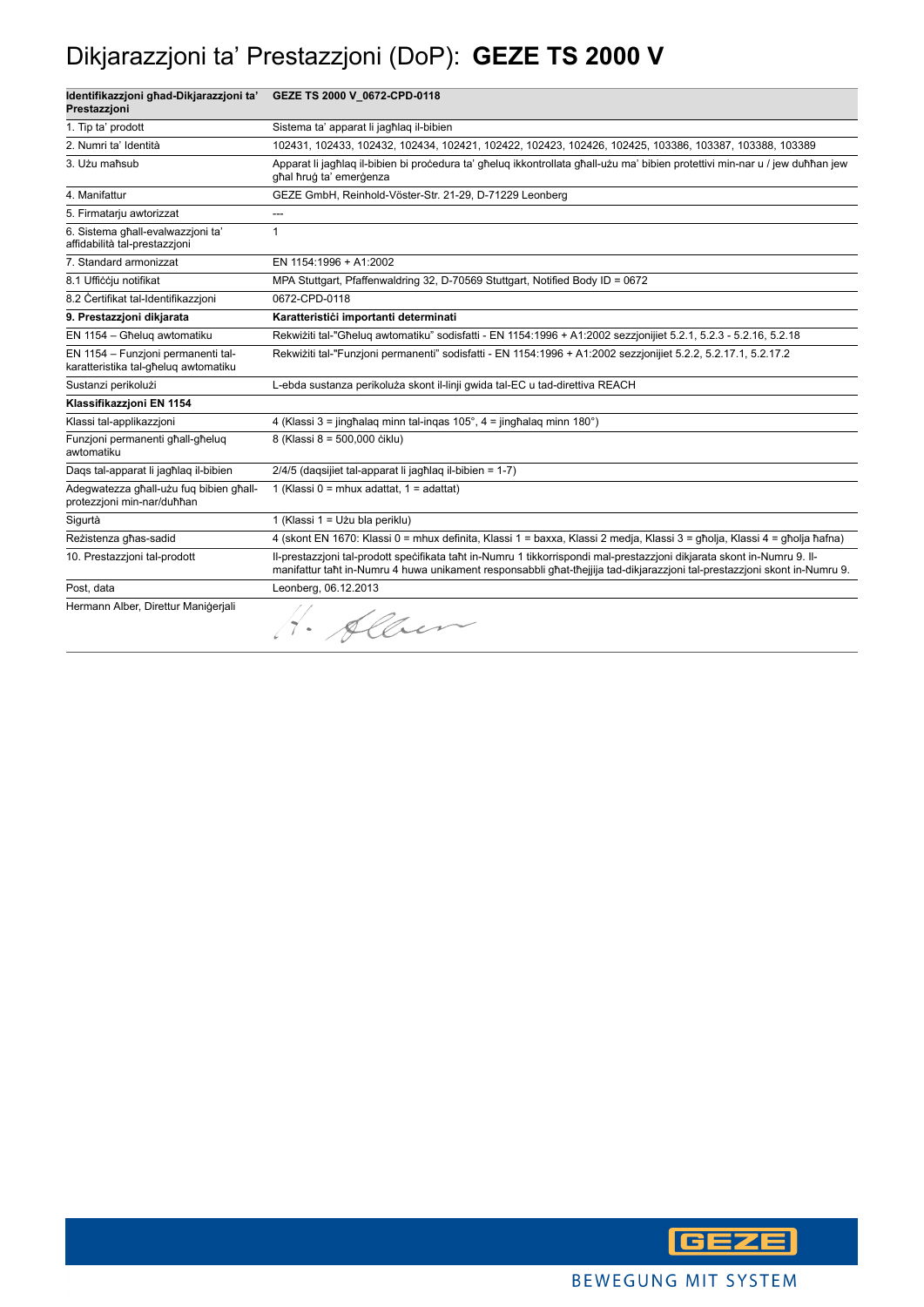## Werkingsverklaring (DoP): **GEZE TS 2000 V**

| Aanduiding werkingsverklaring                                     | GEZE TS 2000 V_0672-CPD-0118                                                                                                                                                                                                         |
|-------------------------------------------------------------------|--------------------------------------------------------------------------------------------------------------------------------------------------------------------------------------------------------------------------------------|
| 1. Soort product                                                  | Deurdrangersysteem                                                                                                                                                                                                                   |
| 2. Identificatienummers                                           | 102431, 102433, 102432, 102434, 102421, 102422, 102423, 102426, 102425, 103386, 103387, 103388, 103389                                                                                                                               |
| 3. Toepassing                                                     | Deursluitmiddelen met gecontroleerd sluitverloop voor gebruik op brand- en/of rookwerende deuren of vluchtdeuren                                                                                                                     |
| 4. Fabrikant                                                      | GEZE GmbH, Reinhold-Vöster-Str. 21-29, D-71229 Leonberg                                                                                                                                                                              |
| 5. Gevolmachtigde                                                 | $---$                                                                                                                                                                                                                                |
| 6. Systeem ter beoordeling van de<br>bestendigheid van de werking | 1                                                                                                                                                                                                                                    |
| 7. Geharmoniseerde norm                                           | EN 1154:1996 + A1:2002                                                                                                                                                                                                               |
| 8.1. Officiële instantie                                          | MPA Stuttgart, Pfaffenwaldring 32, D-70569 Stuttgart, Notified Body ID = 0672                                                                                                                                                        |
| 8.2. ID-certificaat                                               | 0672-CPD-0118                                                                                                                                                                                                                        |
| 9. Gegarandeerde werking                                          | Vastgestelde wezenlijke kenmerken                                                                                                                                                                                                    |
| EN 1154 - Zelfsluitend                                            | Voldaan aan de eisen "zelfsluitend" - EN 1154:1996 + A1:2002 alinea's 5.2.1, 5.2.3 - 5.2.16, 5.2.18                                                                                                                                  |
| EN 1154 - Permanent zelfsluitend                                  | Voldaan aan de eisen "permanente functie" - EN 1154:1996 + A1:2002 alinea's 5.2.2, 5.2.17.1, 5.2.17.2                                                                                                                                |
| Gevaarlijke substanties                                           | Geen gevaarlijke substanties in de zin van de EG-richtlijnen en de REACH-bepaling                                                                                                                                                    |
| EN 1154 classificatie                                             |                                                                                                                                                                                                                                      |
| Toepassingsklasse                                                 | 4 (klasse $3 =$ sluiten vanuit min. $105^\circ$ , $4 =$ sluiten vanuit $180^\circ$ )                                                                                                                                                 |
| Permanent zelfsluitend                                            | 8 (klasse 8 = 500.000 cycli)                                                                                                                                                                                                         |
| Deurdrangerformaat                                                | $2/4/5$ (deurdrangerformaten = 1 - 7)                                                                                                                                                                                                |
| Geschikt voor het gebruik op brand-/<br>rookwerende deuren        | 1 (klasse $0 =$ niet geschikt, $1 =$ geschikt)                                                                                                                                                                                       |
| Veiligheid                                                        | 1 (klasse 1 = gebruiksveiligheid)                                                                                                                                                                                                    |
| Corrosiebestendigheid                                             | 4 (conform EN 1670: Klasse 0 = geen gedefinieerd, klasse 1 = geringe, klasse 2 gemiddelde, klasse 3 = grote, klasse 4 =<br>zeer grote)                                                                                               |
| 10. Werking product                                               | De werking van het product overeenkomstig nr. 1 komt overeen met de werking overeenkomstig nr. 9. Overeenkomstig<br>nr. 4 is alleen de fabrikant verantwoordelijk voor het opstellen van de werkingsverklaring overeenkomstig nr. 9. |
| Plaats, datum                                                     | Leonberg, 06.12.2013                                                                                                                                                                                                                 |
| Hermann Alber, directeur                                          | 1. Alber                                                                                                                                                                                                                             |

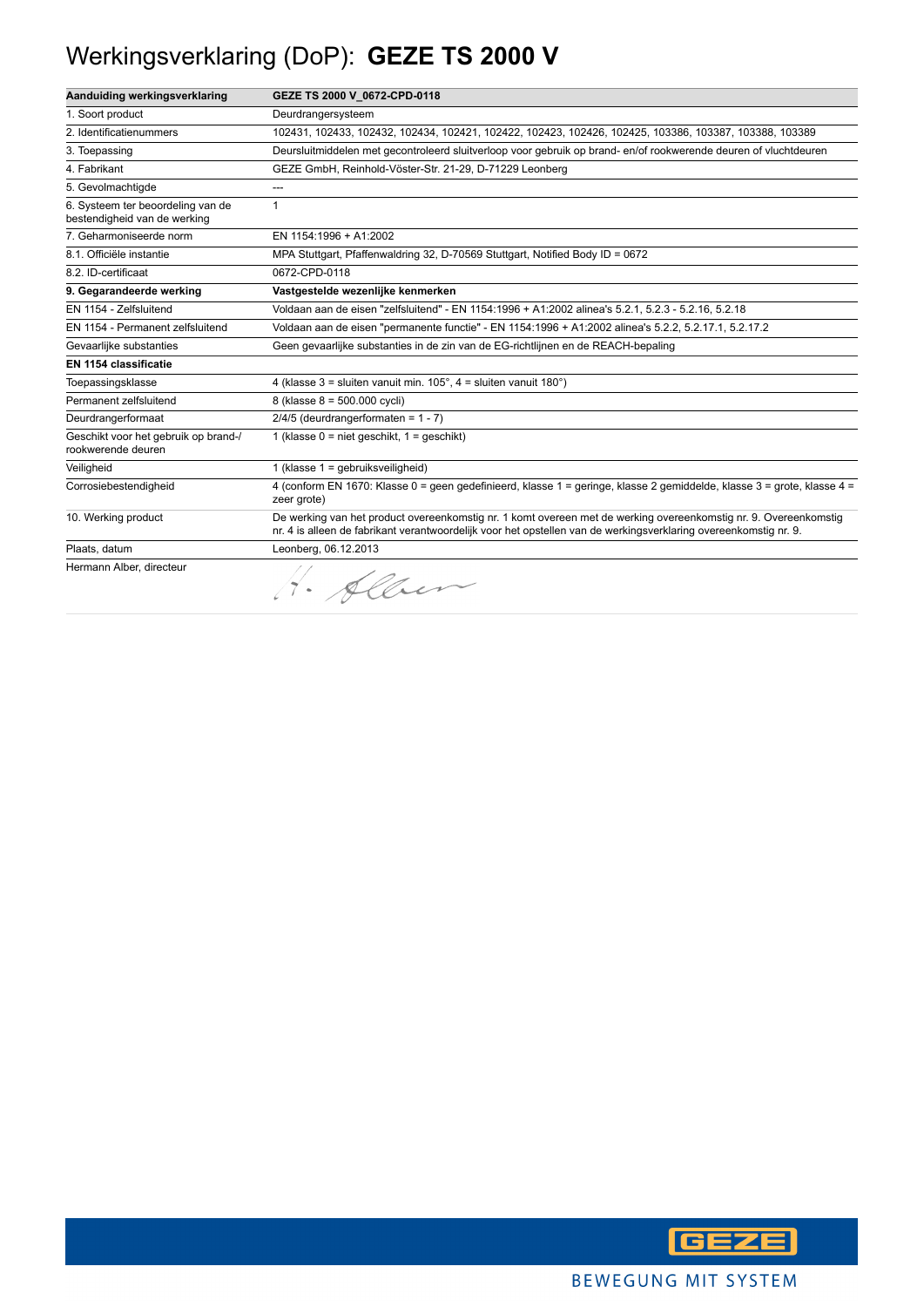### Declaração de desempenho (DoP): **GEZE TS 2000 V**

| Marcação declaração de desempenho                          | GEZE TS 2000 V_0672-CPD-0118                                                                                                                                                                                                     |
|------------------------------------------------------------|----------------------------------------------------------------------------------------------------------------------------------------------------------------------------------------------------------------------------------|
| 1. Tipo de produto                                         | Sistema de molas aéreas                                                                                                                                                                                                          |
| 2. Números de identificação                                | 102431, 102433, 102432, 102434, 102421, 102422, 102423, 102426, 102425, 103386, 103387, 103388, 103389                                                                                                                           |
| 3. Finalidade                                              | Dispositivo de fecho de porta com sequência de fecho controlada para aplicação em portas corta-fogo e/ou portas corta-<br>fumo ou em portas de emergência                                                                        |
| 4. Fabricante                                              | GEZE GmbH, Reinhold-Vöster-Str. 21-29, D-71229 Leonberg                                                                                                                                                                          |
| 5. Pessoa autorizada                                       | ---                                                                                                                                                                                                                              |
| 6. Sistema para avaliação da<br>regularidade do desempenho | 1                                                                                                                                                                                                                                |
| 7. Norma harmonizada                                       | EN 1154:1996 + A1:2002                                                                                                                                                                                                           |
| 8.1. Organismo notificado                                  | MPA Stuttgart, Pfaffenwaldring 32, D-70569 Stuttgart, Notified Body ID = 0672                                                                                                                                                    |
| 8.2. Certificado ID                                        | 0672-CPD-0118                                                                                                                                                                                                                    |
| 9. Desempenho declarado                                    | Características essenciais determinadas                                                                                                                                                                                          |
| EN 1154 - De fecho automático                              | Requisitos "de fecho automático" cumpridos- EN 1154:1996 + A1:2002 Secções 5.2.1, 5.2.3 - 5.2.16, 5.2.18                                                                                                                         |
| EN 1154 - Função contínua do fecho<br>automático           | Requisitos da "Função contínua" cumpridos - EN 1154:1996 + A1:2002 Secções 5.2.2, 5.2.17.1, 5.2.17.2                                                                                                                             |
| Substâncias perigosas                                      | Sem substâncias perigosas nos termos das Diretivas CE e do Regulamento REACH                                                                                                                                                     |
| Classificação EN 1154                                      |                                                                                                                                                                                                                                  |
| Classe de aplicação                                        | 4 (Classe 3 = fecho a partir de no mín. $105^\circ$ , 4 = fecho a partir de 180 $^\circ$ )                                                                                                                                       |
| Função contínua do fecho automático                        | 8 (Classe 8 = 500.000 ciclos)                                                                                                                                                                                                    |
| Tamanho da mola                                            | $2/4/5$ (tamanhos de mola = 1-7)                                                                                                                                                                                                 |
| Adequado para aplicação em portas<br>corta-fogo/corta-fumo | 1 (Classe 0 = não adequada, 1 = adequada)                                                                                                                                                                                        |
| Segurança                                                  | 1 (Classe 1 = segurança de utilização)                                                                                                                                                                                           |
| Resistência à corrosão                                     | 4 (de acordo com a EN 1670: Classe 0 = nenhuma definida, Classe 1 = reduzida, Classe 2 média, Classe 3 = elevada,<br>Classe 4 = muito elevada)                                                                                   |
| 10. Desempenho do produto                                  | O desempenho do produto nos termos do n.º 1 corresponde ao desempenho declarado nos termos do n.º 9. Nos termos<br>do n.º 4, o fabricante é o único responsável pela elaboração da declaração de desempenho nos termos do n.º 9. |
| Local. data                                                | Leonberg, 06.12.2013                                                                                                                                                                                                             |
| Hermann Alber, Gerente                                     | 1. Alber                                                                                                                                                                                                                         |

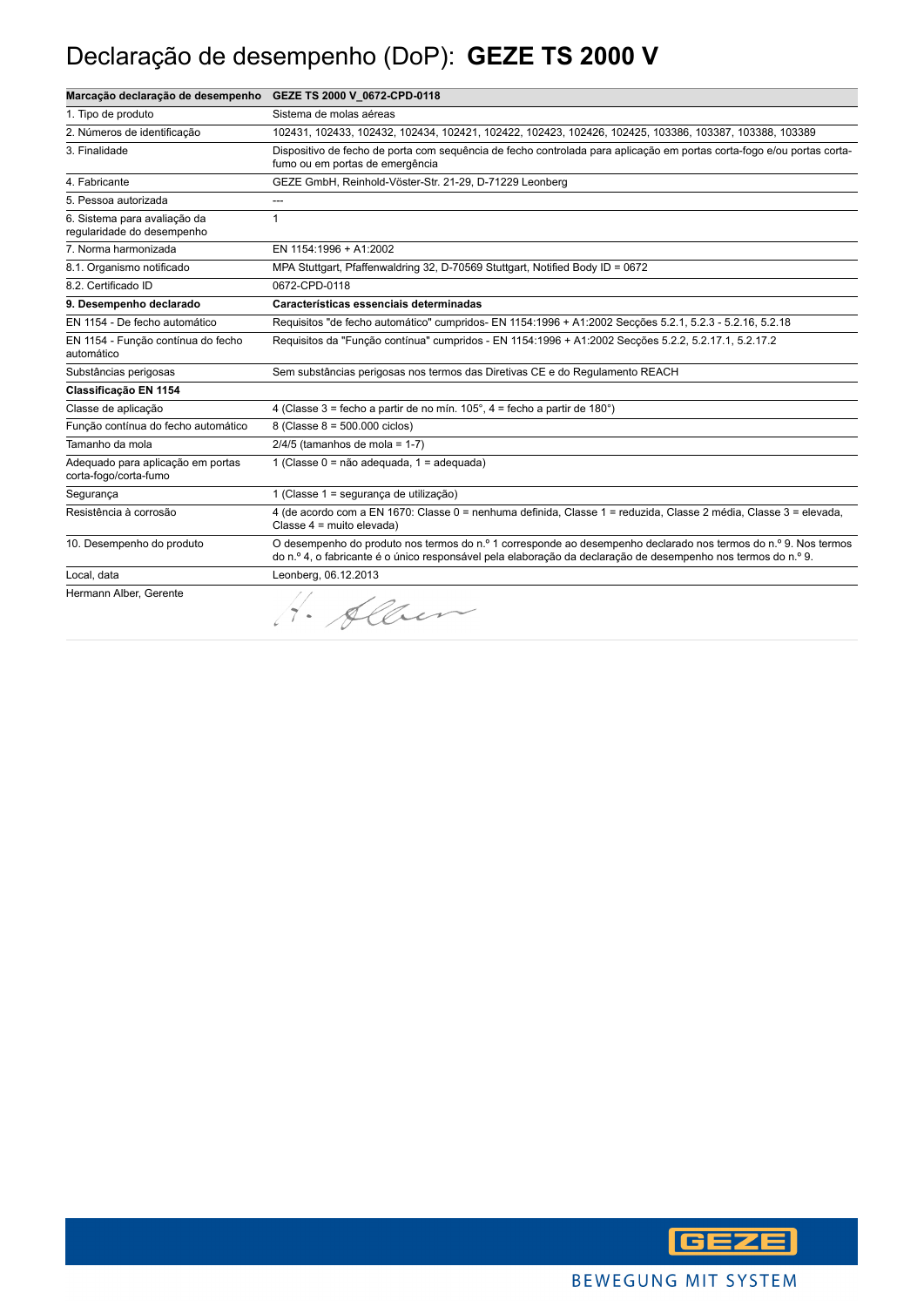## Declaraţie de performanţă (DoP): **GEZE TS 2000 V**

| Caracteristică declaratie de<br>performanță                           | GEZE TS 2000 V 0672-CPD-0118                                                                                                                                                                          |
|-----------------------------------------------------------------------|-------------------------------------------------------------------------------------------------------------------------------------------------------------------------------------------------------|
| 1. Model produs                                                       | Sistem de amortizoare de uşă                                                                                                                                                                          |
| 2. Numere de identificare                                             | 102431, 102433, 102432, 102434, 102421, 102422, 102423, 102426, 102425, 103386, 103387, 103388, 103389                                                                                                |
| 3. Scopul de utilizare                                                | Sisteme de închidere a usii cu proces controlat de închidere pentru utilizarea la ușile anti-incendiu și/sau de protecție<br>împotriva flăcărilor și fumului sau la ușile de ieșire în caz de urgentă |
| 4. Producător                                                         | GEZE GmbH, Reinhold-Vöster-Str. 21-29, D-71229 Leonberg                                                                                                                                               |
| 5. Mandatar                                                           |                                                                                                                                                                                                       |
| 6. Sistem pentru evaluarea performanței                               | $\mathbf{1}$                                                                                                                                                                                          |
| 7. Standard armonizat                                                 | EN 1154:1996 + A1:2002                                                                                                                                                                                |
| 8.1. Organism notificat                                               | MPA Stuttgart, Pfaffenwaldring 32, D-70569 Stuttgart, Notified Body ID = 0672                                                                                                                         |
| 8.2. Certificat ID                                                    | 0672-CPD-0118                                                                                                                                                                                         |
| 9. Putere declarată                                                   | Caracteristici esentiale stabilite                                                                                                                                                                    |
| EN 1154 - Auto-închidere                                              | Îndeplinește cerințele de "auto-închidere"- EN 1154:1996 + A1:2002 paragrafele 5.2.1, 5.2.3 - 5.2.16, 5.2.18                                                                                          |
| EN 1154 - Funcție continuă a auto-<br>închiderii                      | Îndeplinește cerințele de "funcție continuă"- EN 1154:1996 + A1:2002 paragrafele 5.2.2, 5.2.17.1, 5.2.17.2                                                                                            |
| Substanțe periculoase                                                 | Fără substanțe periculoase în sensul Directivelor CE și ale regulamentului REACH                                                                                                                      |
| <b>Clasificarea EN 1154</b>                                           |                                                                                                                                                                                                       |
| Clasa de utilizare                                                    | 4 (clasa 3 = închidere din min. 105°, 4 = închidere din 180°)                                                                                                                                         |
| Funcție continuă a auto-închiderii                                    | 8 (clasa 8 = 500.000 cicluri)                                                                                                                                                                         |
| Dimensiune închizător usă                                             | 2/4/5 (dimensiuni amortizoare usă = 1-7)                                                                                                                                                              |
| Compatibilitatea pentru utilizarea la usile<br>anti-incendiu/anti-fum | 1 (clasa $0 = nu$ este adecvat, $1 = adecvat$ )                                                                                                                                                       |
| Siguranta                                                             | 1 (clasa 1 = siguranta în utilizare)                                                                                                                                                                  |
| Rezistența la coroziune                                               | 4 (conform EN 1670: Clasa 0 = nu este definită, Clasa 1 = redusă, Clasa 2 medie, Clasa 3 = înaltă, Clasa 4 = foarte<br>înaltă)                                                                        |
| 10. Performanța produsului                                            | Performanța produsului conform nr. 1 corespunde performanței declarate conform nr. 9. Responsabil pentru întocmirea<br>declarației de performanță conform nr. 9 este doar producătorul conform nr. 4. |
| Localitatea, data                                                     | Leonberg, 06.12.2013                                                                                                                                                                                  |
| Hermann Alber, Director general                                       | 1. Alber                                                                                                                                                                                              |

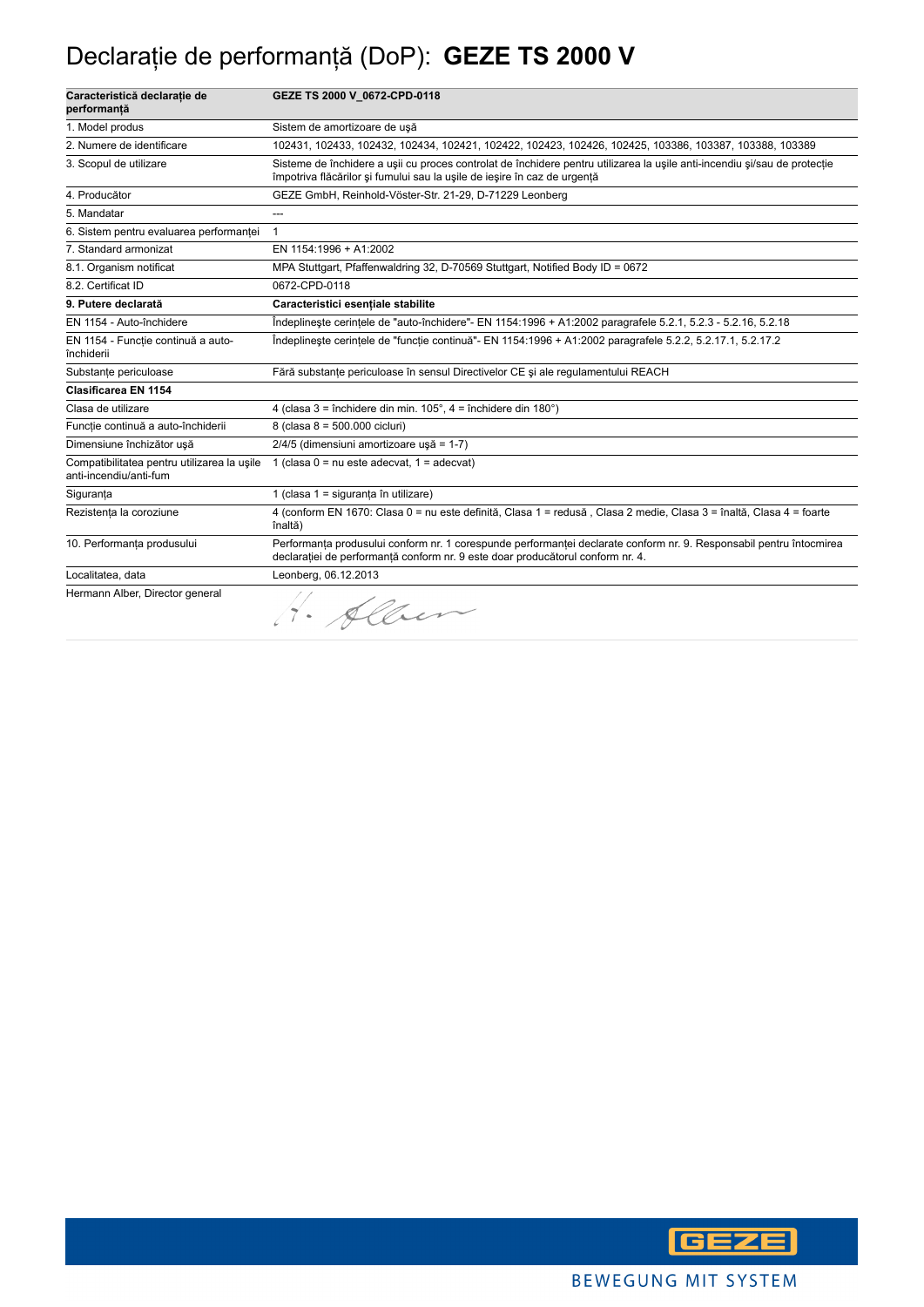## Prestandadeklaration (DoP): **GEZE TS 2000 V**

| Kod prestandadeklaration                                | GEZE TS 2000 V 0672-CPD-0118                                                                                                                                                                |
|---------------------------------------------------------|---------------------------------------------------------------------------------------------------------------------------------------------------------------------------------------------|
| 1. Produkttyp                                           | Dörrstängningssystem                                                                                                                                                                        |
| 2. Ident.nummer                                         | 102431, 102433, 102432, 102434, 102421, 102422, 102423, 102426, 102425, 103386, 103387, 103388, 103389                                                                                      |
| 3. Användningsområde                                    | Dörrstängare med kontrollerat stängningsförlopp för användning på brand- och/eller rökskyddsdörrar eller i nödutgångar.                                                                     |
| 4. Tillverkare                                          | GEZE GmbH, Reinhold-Vöster-Str. 21-29, D-71229 Leonberg                                                                                                                                     |
| 5. Ombud                                                | ---                                                                                                                                                                                         |
| 6. System för utvärdering av<br>produktprestandan       | 1                                                                                                                                                                                           |
| 7. Harmoniserad standard                                | EN 1154:1996 + A1:2002                                                                                                                                                                      |
| 8.1. Anmält organ                                       | MPA Stuttgart, Pfaffenwaldring 32, D-70569 Stuttgart, Notified Body ID = 0672                                                                                                               |
| 8.2. ID-certifikat                                      | 0672-CPD-0118                                                                                                                                                                               |
| 9. Angiven prestanda                                    | Fastställda viktiga egenskaper                                                                                                                                                              |
| EN 1154 - självstängande                                | Krav för "självstängande" uppfyllda - EN 1154:1996 + A1:2002 avsnitt 5.2.1, 5.2.3 - 5.2.16, 5.2.18                                                                                          |
| EN 1154 - permanent<br>självstängningsfunktion          | Krav för "permanent funktion" uppfyllda - EN 1154:1996 + A1:2002 avsnitt 5.2.2, 5.2.17.1, 5.2.17.2                                                                                          |
| Farliga ämnen                                           | Inga farliga ämnen enligt gällande EU-direktiv och REACH-förordningen                                                                                                                       |
| EN 1154-klassificering                                  |                                                                                                                                                                                             |
| Användningsklass                                        | 4 (klass 3 = stängning från min. 105°, 4 = stängning från 180°)                                                                                                                             |
| Permanent självstängningsfunktion                       | 8 (klass 8 = 500 000 cykler)                                                                                                                                                                |
| Dörrstängarstorlek                                      | 2/4/5 (dörrstängarstorlekar = 1-7)                                                                                                                                                          |
| Lämplighet för användning på brand-/<br>rökskyddsdörrar | 1 (klass $0 = ei$ lämplig, $1 =$ lämplig)                                                                                                                                                   |
| Säkerhet                                                | 1 (klass 1 = driftsäkerhet)                                                                                                                                                                 |
| Korrosionsbeständigkeit                                 | 4 (enligt EN 1670: klass 0 = ej definierad, klass 1 = låg, klass 2 = måttlig, klass 3 = hög, klass 4 = mycket hög)                                                                          |
| 10. Produktprestanda                                    | Produktens prestanda som anges i punkt 1 motsvarar den prestanda som uppges i punkt 9. Den här<br>prestandaförklaringen enligt punkt 9 utfärdas endast av tillverkaren som anges i punkt 4. |
| Ort, datum                                              | Leonberg, 06.12.2013                                                                                                                                                                        |
| Hermann Alber, VD                                       | 1. Alben                                                                                                                                                                                    |

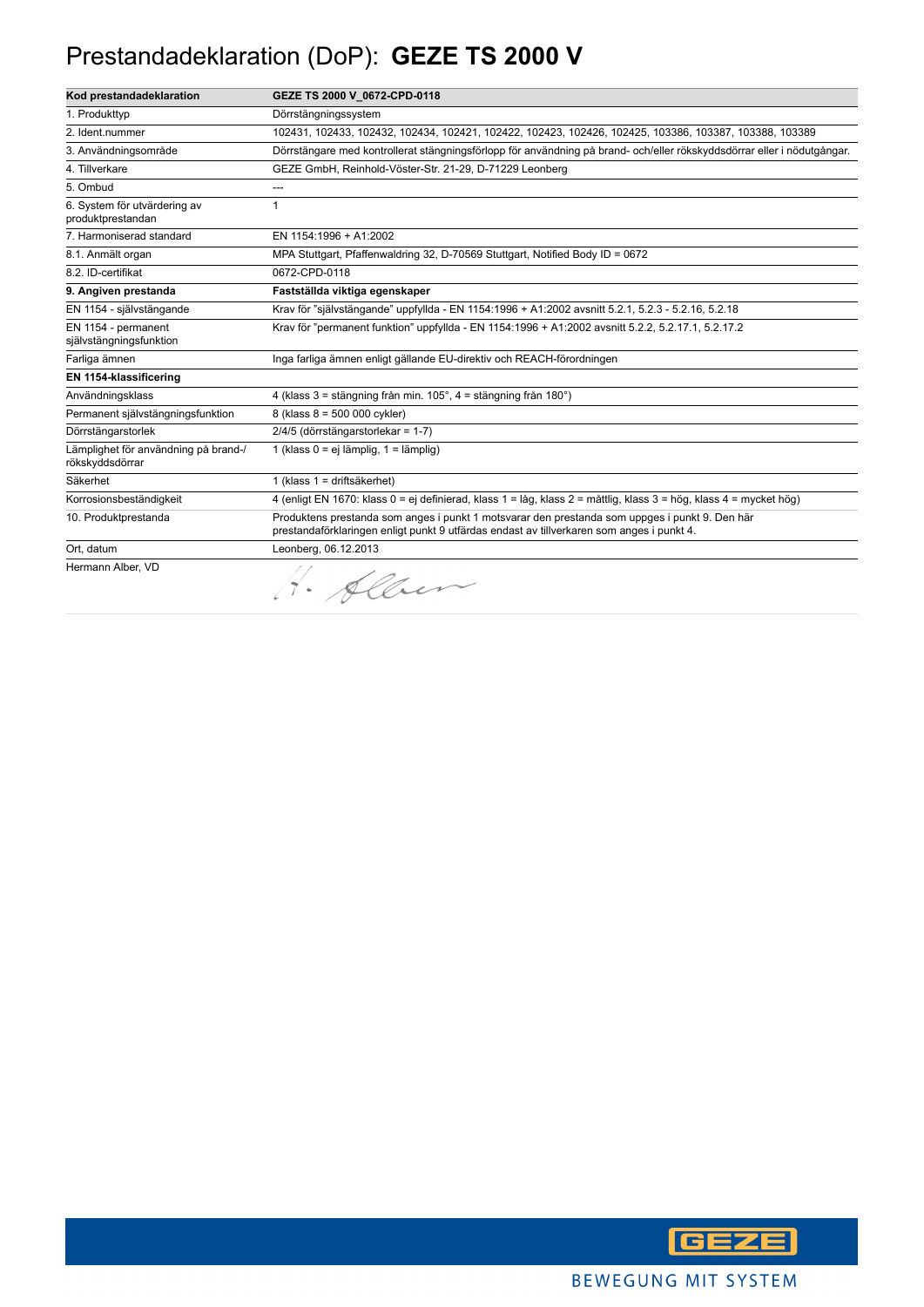### Vyhlásenie o parametroch (DoP): **GEZE TS 2000 V**

| Identifikácia Vyhlásenie o<br>parametroch                   | GEZE TS 2000 V_0672-CPD-0118                                                                                                                                                    |
|-------------------------------------------------------------|---------------------------------------------------------------------------------------------------------------------------------------------------------------------------------|
| 1. Druh výrobku                                             | Dverný samozatvárač                                                                                                                                                             |
| 2. Identifikačné číslo                                      | 102431, 102433, 102432, 102434, 102421, 102422, 102423, 102426, 102425, 103386, 103387, 103388, 103389                                                                          |
| 3. Účel použitia                                            | Prostriedok na zatváranie dverí s kontrolovaným priebehom zatvárania pre použitie na protipožiarne a/alebo dymotesné<br>dvere alebo na únikové dvere                            |
| 4. Výrobca                                                  | GEZE GmbH, Reinhold-Vöster-Str. 21-29, D-71229 Leonberg                                                                                                                         |
| 5. Splnomocnená osoba                                       | ---                                                                                                                                                                             |
| 6. Systém posudzovania nemennosti<br>parametrov výrobku     | 1                                                                                                                                                                               |
| 7. Harmonizovaná norma                                      | EN 1154:1996 + A1:2002                                                                                                                                                          |
| 8.1. Notifikovaná osoba                                     | MPA Stuttgart, Pfaffenwaldring 32, D-70569 Stuttgart, Notified Body ID = 0672                                                                                                   |
| 8.2. ID certifikát                                          | 0672-CPD-0118                                                                                                                                                                   |
| 9. Deklarované parametre                                    | Stanovené podstatné vlastnosti                                                                                                                                                  |
| EN 1154 - samozatváracie                                    | Požiadavky "samozatváracie" splnené - EN 1154:1996 + A1:2002 odseky 5.2.1, 5.2.3 - 5.2.16, 5.2.18                                                                               |
| EN 1154 - Trvalá funkcia samozatvárania                     | Požiadavky "trvalá funkcia" splnené - EN 1154:1996 + A1:2002 odseky 5.2.2, 5.2.17.1, 5.2.17.2                                                                                   |
| Nebezpečné látky                                            | Neobsahuje žiadne nebezpečné látky v zmysle Smerníc EU a Nariadenia REACH                                                                                                       |
| EN 1154 Klasifikácia                                        |                                                                                                                                                                                 |
| Trieda použitia                                             | 4 (trieda 3 = zatváranie z min. 105°, 4 = zatváranie zo 180°)                                                                                                                   |
| Trvalá funkcia samozatvárania                               | 8 (trieda 8 = 500.000 cyklov)                                                                                                                                                   |
| Veľkosť dverného zatvárača                                  | 2/4/5 (veľkosti dverných zatváračov = 1-7)                                                                                                                                      |
| Spôsobilosť na použite na protipožiarne/<br>dymotesné dvere | 1 (trieda 0 = nevhodné, 1 = vhodné)                                                                                                                                             |
| Bezpečnosť                                                  | 1 (trieda 1 = užívacia bezpečnosť)                                                                                                                                              |
| Odolnosť voči korózii                                       | 4 (podľa EN 1670: trieda 0 = nedefinovaná, trieda1 = nízka, trieda 2 stredná, trieda3 = vysoká, trieda 4 = veľmi vysoká)                                                        |
| 10. Parametre výrobku                                       | Parametre výrobku podľa č. 1 sú v zhode s deklarovanými parametrami podľa č. 9. Toto vyhlásenie o parametroch sa<br>vydáva na výhradnú zodpovednosť výrobcu uvedeného b bode 4. |
| Miesto, dátum                                               | Leonberg, 06.12.2013                                                                                                                                                            |
| Hermann Alber, konateľ                                      | · Allen                                                                                                                                                                         |

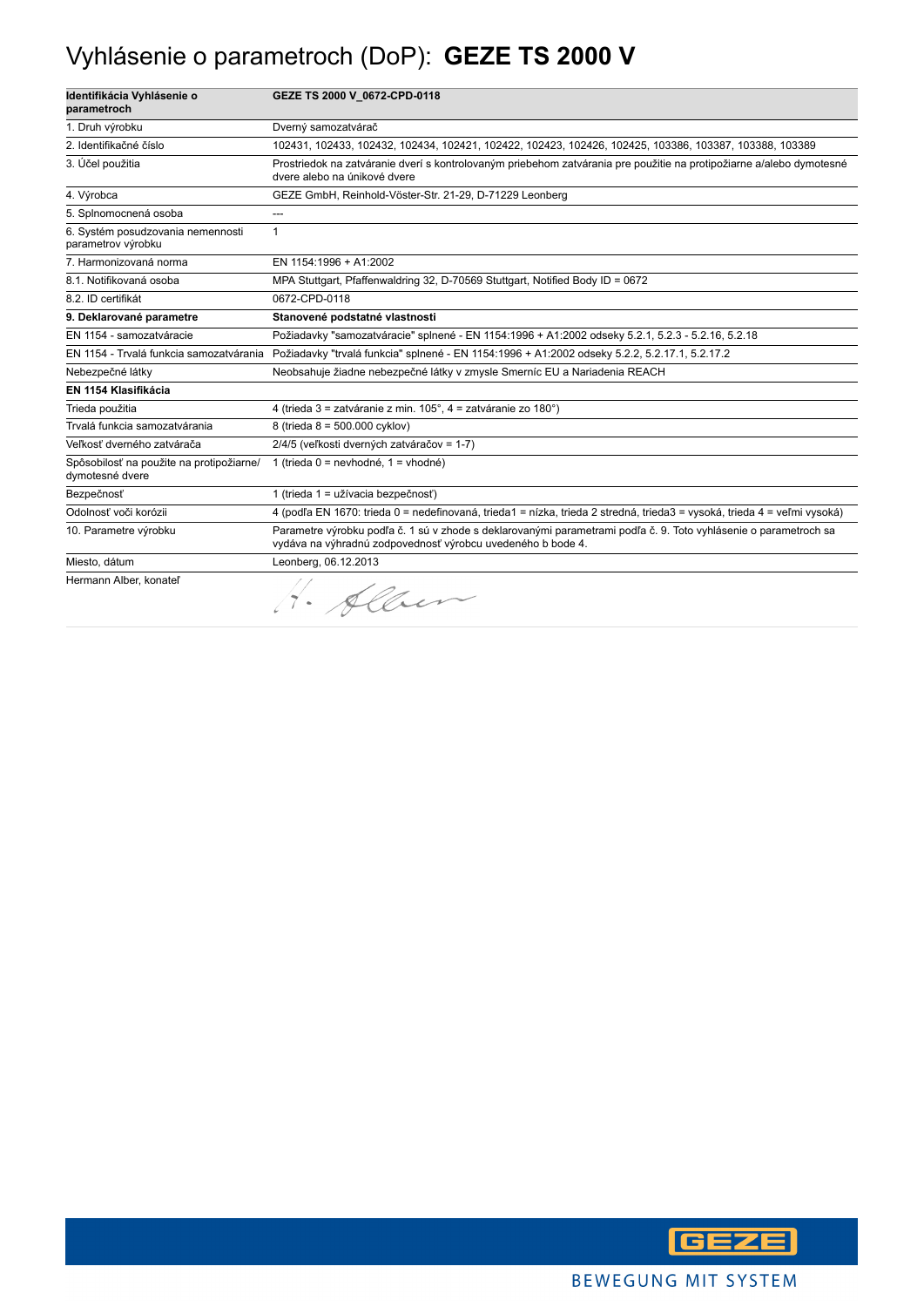## Izjava o delovanju (DoP): **GEZE TS 2000 V**

| Karakteristika - izjava o delovanju                           | GEZE TS 2000 V 0672-CPD-0118                                                                                                                                                |
|---------------------------------------------------------------|-----------------------------------------------------------------------------------------------------------------------------------------------------------------------------|
| 1. Vrsta izdelka                                              | Sistem za zapiranje vrat                                                                                                                                                    |
| 2. ID-številke                                                | 102431, 102433, 102432, 102434, 102421, 102422, 102423, 102426, 102425, 103386, 103387, 103388, 103389                                                                      |
| 3. Namen uporabe                                              | Zapiralo za vrata z nadzorovanim potekom zapiranja za protipožarna in/ali protidimna vrata ali vrata za izhod v sili                                                        |
| 4. Proizvajalec                                               | GEZE GmbH, Reinhold-Vöster-Str. 21-29, D-71229 Leonberg                                                                                                                     |
| 5. Pooblaščena oseba                                          | ---                                                                                                                                                                         |
| 6. Sistem za oceno delovanja                                  | 1                                                                                                                                                                           |
| 7. Usklajeni standard                                         | EN 1154:1996 + A1:2002                                                                                                                                                      |
| 8.1. Priglašeni organ                                         | MPA Stuttgart, Pfaffenwaldring 32, D-70569 Stuttgart, Notified Body ID = 0672                                                                                               |
| 8.2. ID-certifikat                                            | 0672-CPD-0118                                                                                                                                                               |
| 9. Izjava o delovanju                                         | Ugotovljene bistvene značilnosti                                                                                                                                            |
| EN 1154 - Samodejno zapiranje                                 | Zahteve za "samodejno zapiranje" so izpolnjene - EN 1154:1996 + A1:2002 odseki 5.2.1, 5.2.3 - 5.2.16, 5.2.18                                                                |
| EN 1154 - Trajno delovanje<br>samodejnega zapiranja           | Zahteve za "trajno delovanje" so izpolnjene - EN 1154:1996 + A1:2002 odseki 5.2.2, 5.2.17.1, 5.2.17.2                                                                       |
| Nevarne snovi                                                 | Ni nevarnih snovi v smislu ES-direktive in uredbe REACH                                                                                                                     |
| Klasifikacija EN 1154                                         |                                                                                                                                                                             |
| Razred uporabe                                                | 4 (razred 3 = zapiranje iz najm. 105°, 4 = zapiranje iz 180°)                                                                                                               |
| Trajno delovanje samodejnega zapiranja                        | 8 (razred 8 = 500.000 ciklusov)                                                                                                                                             |
| Velikost zapirala za vrata                                    | 2/4/5 (velikosti zapiral za vrata = 1-7)                                                                                                                                    |
| Primernost za uporabo na protipožarnih/<br>protidimnih vratih | 1 (razred $0 = ni$ primerno, $1 = p$ rimerno)                                                                                                                               |
| Varnost                                                       | 1 (razred $1 =$ varnost za uporabo)                                                                                                                                         |
| Odpornost proti koroziji                                      | 4 (v skladu z EN 1670: Razred 0 = ni opredeljena, razred 1 = majhna, razred 2 srednja, razred 3 = visoka, razred 4 = zelo<br>visoka)                                        |
| 10. Delovanje izdelka                                         | Delovanje izdelka v skladu s št. 1 ustreza delovanju, navedenem v št. 9. Odgovoren za sestavo izjave o delovanju po št.<br>9 je proizvajalec sam in sicer v skladu s št. 4. |
| Kraj, datum                                                   | Leonberg, 06.12.2013                                                                                                                                                        |
| Hermann Alber, direktor                                       | · Alber                                                                                                                                                                     |

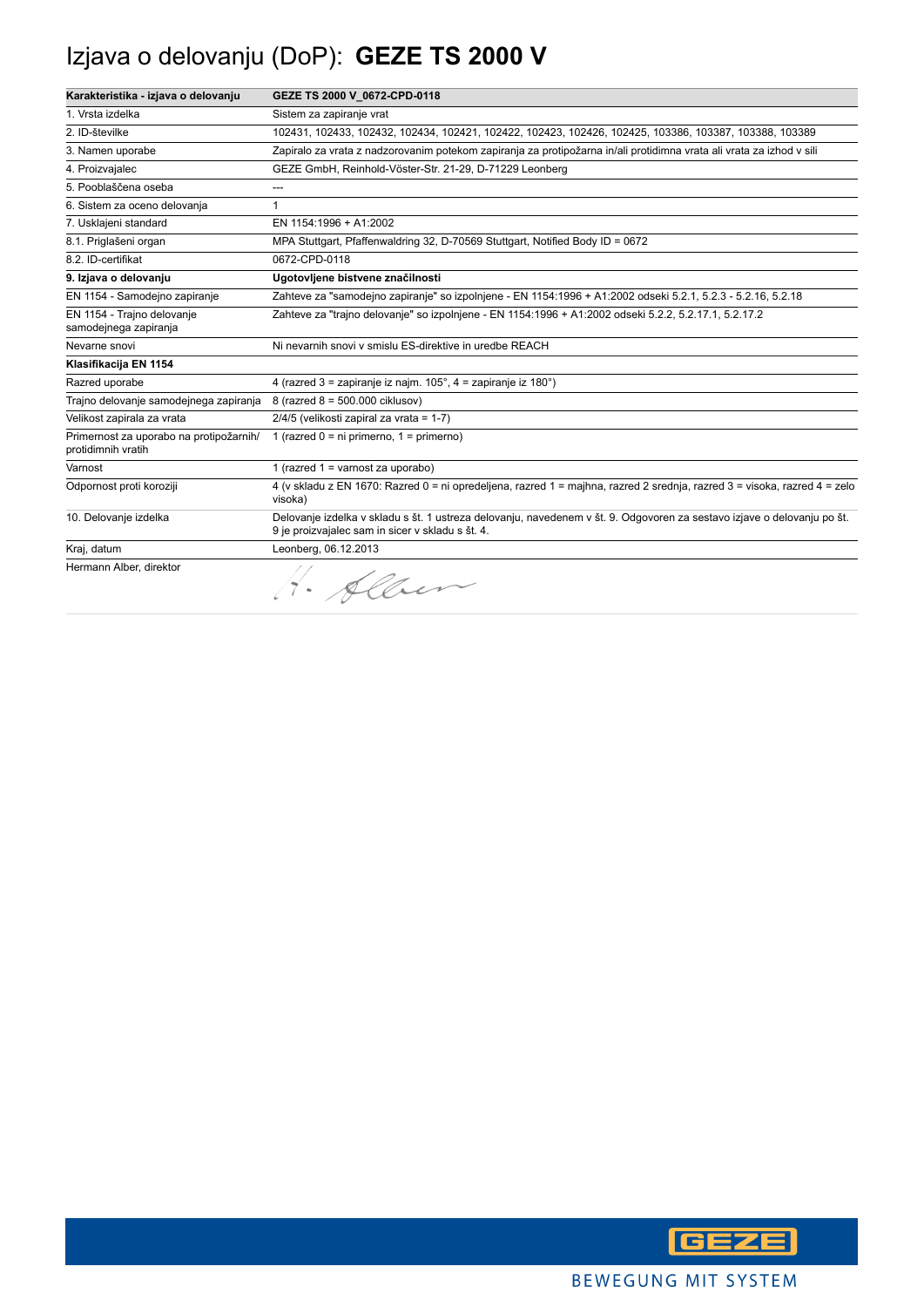#### Declaración de rendimiento (DoP): **GEZE TS 2000 V**

| Identificación declaración de<br>rendimiento               | GEZE TS 2000 V 0672-CPD-0118                                                                                                                                                                            |
|------------------------------------------------------------|---------------------------------------------------------------------------------------------------------------------------------------------------------------------------------------------------------|
| 1. Tipo de producto                                        | Sistema de cierrapuertas                                                                                                                                                                                |
| 2. Nº de identificación                                    | 102431, 102433, 102432, 102434, 102421, 102422, 102423, 102426, 102425, 103386, 103387, 103388, 103389                                                                                                  |
| 3. Finalidad                                               | Dispositivo cierrapuertas con secuencia de cierre controlada para el empleo en puertas cortafuegos y cortahumos o<br>puertas de vías de evacuación                                                      |
| 4. Fabricante                                              | GEZE GmbH, Reinhold-Vöster-Str. 21-29, D-71229 Leonberg                                                                                                                                                 |
| 5. Mandatario                                              |                                                                                                                                                                                                         |
| 6. Sistema para evaluar la resistencia de 1<br>rendimiento |                                                                                                                                                                                                         |
| 7. Norma armonizada                                        | EN 1154:1996 + A1:2002                                                                                                                                                                                  |
| 8.1. Organismo notificado                                  | MPA Stuttgart, Pfaffenwaldring 32, D-70569 Stuttgart, Notified Body ID = 0672                                                                                                                           |
| 8.2. Certificado ID                                        | 0672-CPD-0118                                                                                                                                                                                           |
| 9. Rendimiento declarado                                   | Características principales constatadas                                                                                                                                                                 |
| EN 1154 - Cierre automático                                | Requisitos "cierre automático" cumplidos - EN 1154:1996 + A1:2002 Apartados 5.2.1, 5.2.3 - 5.2.16, 5.2.18                                                                                               |
| EN 1154 - Función permanente del<br>cierre automático      | Requisitos "función permanente" cumplidos - EN 1154:1996 + A1:2002 Apartados 5.2.2, 5.2.17.1, 5.2.17.2                                                                                                  |
| Sustancias peligrosas                                      | No contiene sustancias peligrosas conforme a las directivas CE y el reglamento REACH                                                                                                                    |
| Clasificación EN 1154-1                                    |                                                                                                                                                                                                         |
| Clase de aplicación                                        | 4 (Clase $3 =$ Cierre de mín. $105^\circ$ , $4 =$ Cierre de $180^\circ$ )                                                                                                                               |
| Función permanente del autocierre                          | 8 (clase $8 = 500.000$ ciclos)                                                                                                                                                                          |
| Tamaño del cierrapuertas                                   | 2/4/5 (Tamaños del cierrapuertas= 1-7)                                                                                                                                                                  |
| Idoneidad para el empleo en cortahumos<br>y cortafuegos    | 1 (clase $0 = no$ adecuado, $1 = adecuado$ )                                                                                                                                                            |
| Sequridad                                                  | 1 (clase $1 =$ sequridad de empleo)                                                                                                                                                                     |
| Resistencia a la corrosión                                 | 4 (conforme a EN 1670: Clase 0 = no definida, clase 1 = escasa, clase 2 media, clase 3 = alta, clase 4 = muy alta)                                                                                      |
| 10. Rendimiento producto                                   | El rendimiento del producto nº 1 se corresponde con la potencia declarada según nº 9. El fabricante es responsable<br>exclusivo, según nº 4, de redactar la declaración de rendimiento conforme a nº 9. |
| Lugar, fecha                                               | Leonberg, 06.12.2013                                                                                                                                                                                    |
| Hermann Alber, Director                                    | · Alber                                                                                                                                                                                                 |

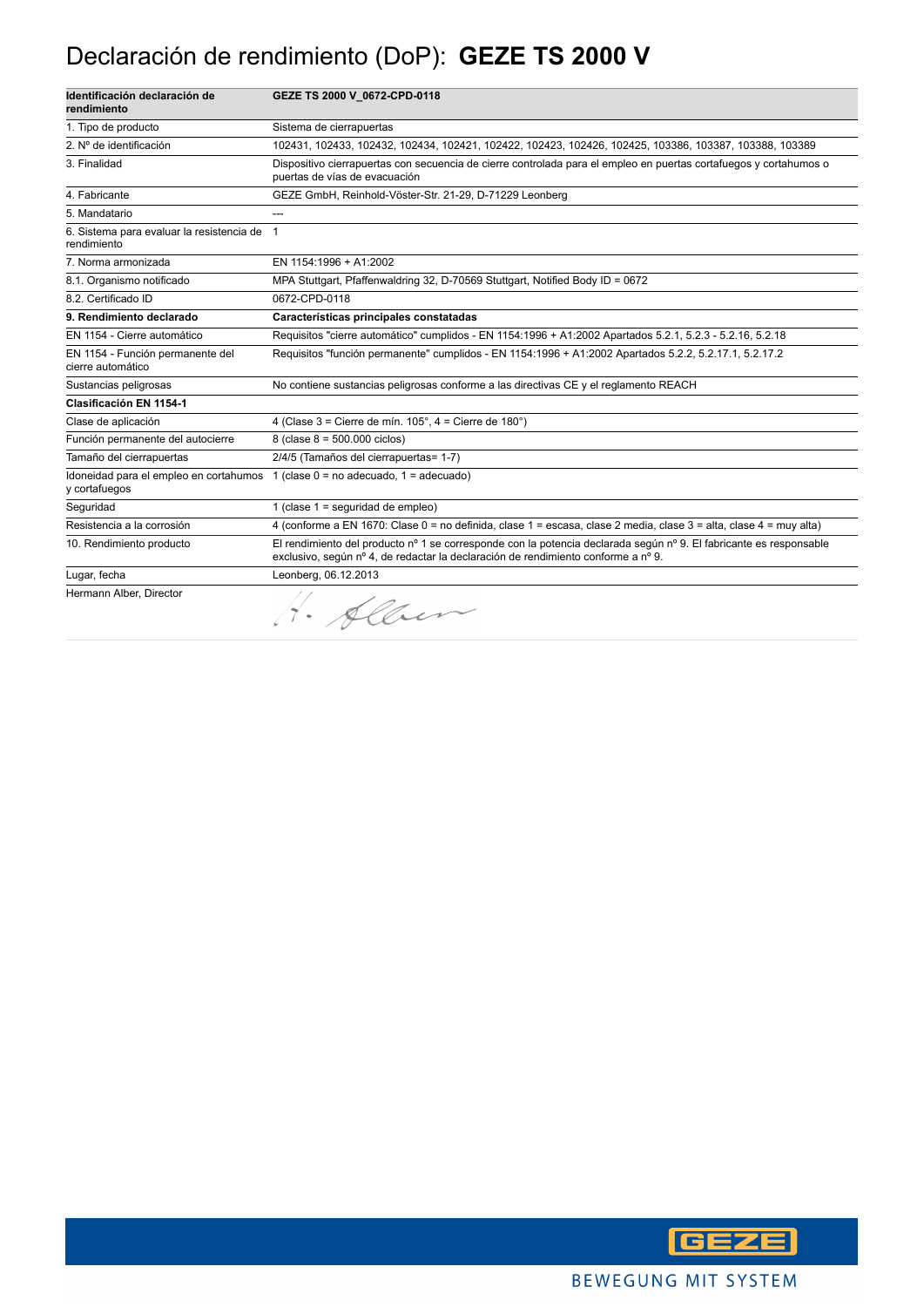### Teljesítmény nyilatkozat (DoP): **GEZE TS 2000 V**

| Teljesítmény nyilatkozat ismertetőjel                               | GEZE TS 2000 V_0672-CPD-0118                                                                                                                                                                           |
|---------------------------------------------------------------------|--------------------------------------------------------------------------------------------------------------------------------------------------------------------------------------------------------|
| 1. Termékfajta                                                      | Aitócsukó rendszer                                                                                                                                                                                     |
| 2. Azonosító számok                                                 | 102431, 102433, 102432, 102434, 102421, 102422, 102423, 102426, 102425, 103386, 103387, 103388, 103389                                                                                                 |
| 3. Az alkalmazás célja                                              | Ajtócsukó ellenőrzött záródási folyamattal tűz- és/vagy füstvédő ajtókon vagy menekülő ajtókon történő alkalmazáshoz                                                                                   |
| 4. Gyártó                                                           | GEZE GmbH, Reinhold-Vöster-Str. 21-29, D-71229 Leonberg                                                                                                                                                |
| 5. Felhatalmazott                                                   | ---                                                                                                                                                                                                    |
| 6. Teljesítmény állandóság értékelésére<br>szolgáló rendszer        | $\mathbf{1}$                                                                                                                                                                                           |
| 7. Harmonizált szabvány                                             | EN 1154:1996 + A1:2002                                                                                                                                                                                 |
| 8.1. Bejelentett szervezet                                          | MPA Stuttgart, Pfaffenwaldring 32, D-70569 Stuttgart, Notified Body ID = 0672                                                                                                                          |
| 8.2. Tanúsítvány azonosító                                          | 0672-CPD-0118                                                                                                                                                                                          |
| 9. Nyilatkozott teljesítmény                                        | Meghatározott alapvető jellemzők                                                                                                                                                                       |
| EN 1154 - automatikusan záródó                                      | Az "automatikusan záródó" követelményeknek megfelel - EN 1154:1996 + A1:2002, 5.2.1, 5.2.3 - 5.2.16, 5.2.18<br>szakaszok                                                                               |
| működése                                                            | EN 1154 - az automatikus záródás tartós A "tartós működés" követelményeinek megfelel - EN 1154:1996 + A1:2002, 5.2.2, 5.2.17.1, 5.2.17.2 szakaszok                                                     |
| Veszélyes anyagok                                                   | Az EK-irányelvek és REACH-rendelkezés értelmében nem veszélyes anyagok                                                                                                                                 |
| EN 1154 osztályba sorolás                                           |                                                                                                                                                                                                        |
| Alkalmazási osztály                                                 | 4 (3. osztály = záródás min. 105°-ból, 4 = záródás 180°-ból)                                                                                                                                           |
| Az automatikus záródás tartós<br>működése                           | 8 (8. osztály = 500.000 ciklus)                                                                                                                                                                        |
| Ajtócsukó mérete                                                    | 2/4/5 (ajtócsukó méretei = 1-7)                                                                                                                                                                        |
| Tűz- és füstgátló ajtókon történő<br>alkalmazáshoz való alkalmasság | 1 (0. osztály = nem alkalmas, 1 = alkalmas)                                                                                                                                                            |
| Biztonság                                                           | 1 (1. osztály = használati biztonság)                                                                                                                                                                  |
| Korrózióállóság                                                     | 4 (EN 1670 szerint: 0. osztály = nincs meghatározva, 1. osztály = alacsony, 2. osztály = közepes, 3. osztály = magas, 4.<br>osztály = nagyon magas)                                                    |
| 10. Termék teljesítménye                                            | A termék 1. sz. szerinti teljesítménye megfelel a 9. sz. szerinti nyilatkozott teljesítménynek. A 9. sz. szerinti teljesítmény<br>nyilatkozat készítéséért egyedül a 4. sz. szerinti gyártó a felelős. |
| Hely, dátum                                                         | Leonberg, 06.12.2013                                                                                                                                                                                   |
| Hermann Alber, ügyvezető                                            | · Alber                                                                                                                                                                                                |

**GEZE**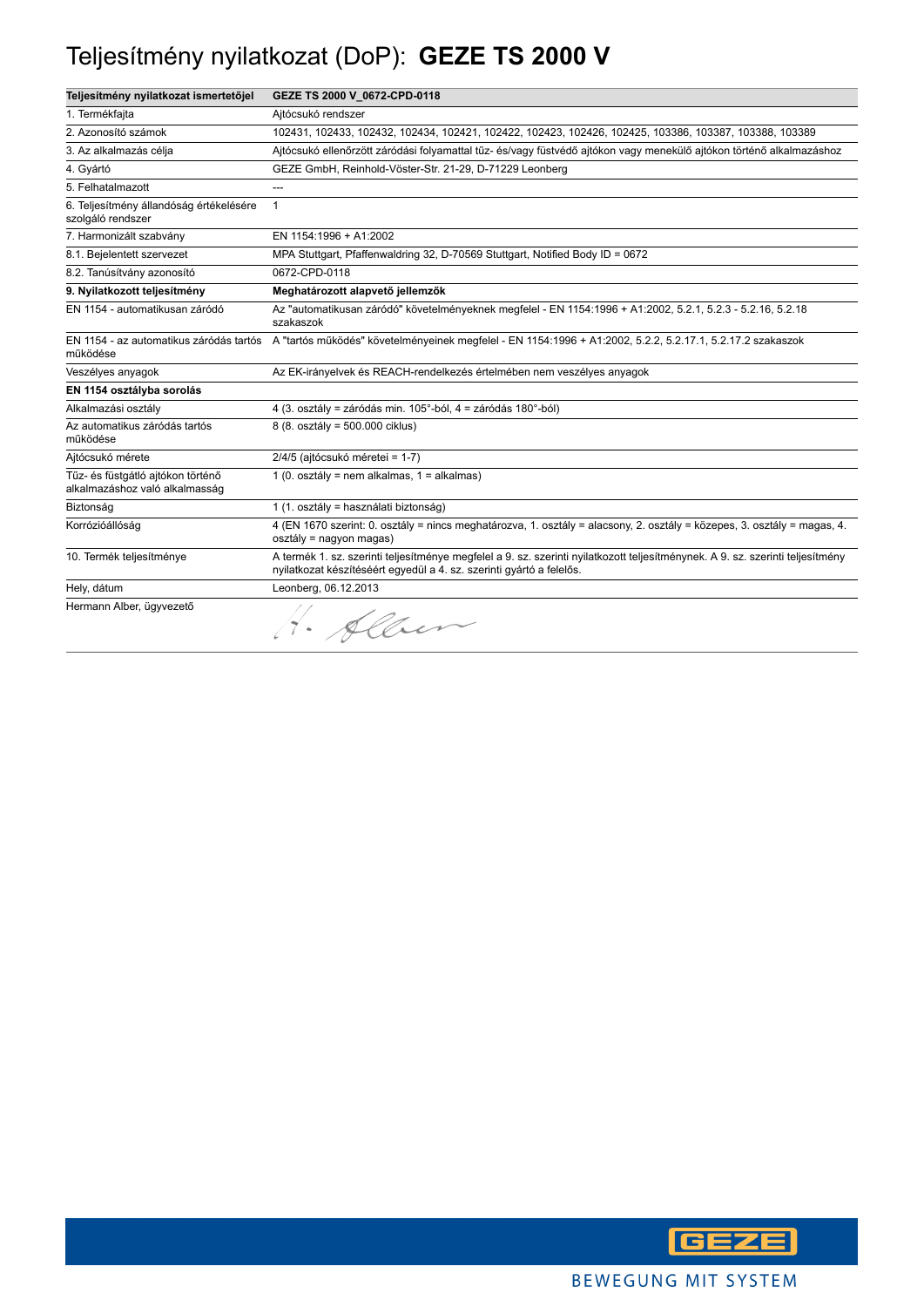# декларация за мощност (DoP): **GEZE TS 2000 V**

| Означение декларация за мощност                           | GEZE TS 2000 V 0672-CPD-0118                                                                                                                                                            |
|-----------------------------------------------------------|-----------------------------------------------------------------------------------------------------------------------------------------------------------------------------------------|
| 1. Вид продукт                                            | Система за затваряне на вратата                                                                                                                                                         |
| 2. Идентификационен номер                                 | 102431, 102433, 102432, 102434, 102421, 102422, 102423, 102426, 102425, 103386, 103387, 103388, 103389                                                                                  |
| 3. Цел на използване                                      | Средство за затваряне на врати с контролирано протичане на затварянето за използване на пожаро- и<br>димозащитни врати и/или на врати на спасителни пътища                              |
| 4. Производител                                           | GEZE GmbH, Reinhold-Vöster-Str. 21-29, D-71229 Leonberg                                                                                                                                 |
| 5. Упълномощено лице                                      | ---                                                                                                                                                                                     |
| 6. Система за оценка на<br>устойчивостта при работа       | 1                                                                                                                                                                                       |
| 7. Хармонизиран стандарт                                  | EN 1154:1996 + A1:2002                                                                                                                                                                  |
| 8.1. Нотифициран орган                                    | MPA Stuttgart, Pfaffenwaldring 32, D-70569 Stuttgart, Notified Body ID = 0672                                                                                                           |
| 8.2. ID сертификат                                        | 0672-CPD-0118                                                                                                                                                                           |
| 9. Декларирана мощност                                    | Установени съществени белези                                                                                                                                                            |
| EN 1154 - Автоматично затварящи се                        | Изпълнени изисквания "автоматично затварящи се" - EN 1154:1996 + A1:2002 раздели 5.2.1, 5.2.3 - 5.2.16, 5.2.18                                                                          |
| EN 1154 - Постоянна функция на<br>автоматично затваряне   | Изпълнени изисквания "постоянна функция" - EN 1154:1996 + A1:2002 раздели 5.2.2, 5.2.17.1, 5.2.17.2                                                                                     |
| Опасни субстанции                                         | Без опасни субстанции по смисъла на директивите на ЕО и разпоредба REACH                                                                                                                |
| <b>EN 1154 Класифициране</b>                              |                                                                                                                                                                                         |
| Клас приложение                                           | 4 (клас 3 = затваряне от мин. $105^\circ$ , 4 = затваряне от $180^\circ$ )                                                                                                              |
| Постоянна функция на автоматично<br>затваряне             | 8 (клас 8 = 500 000 цикъла)                                                                                                                                                             |
| Размер на устройството за затваряне<br>на вратата         | 2/4/5 (размери на устройството за затваряне на вратата = 1-7)                                                                                                                           |
| Пригодност за използване на пожаро-/<br>димозащитни врати | 1 (клас 0 = не подходящи, 1 = подходящи)                                                                                                                                                |
| Безопасност                                               | 1 (клас 1 = безопасност при използване)                                                                                                                                                 |
| Корозионна устойчивост                                    | 4 (съгласно EN 1670: клас 0 = не дефинирано, клас 1 = нисък, клас 2 среден, клас 3 = висок, клас 4 = много висок)                                                                       |
| 10. Мощност на продукта                                   | Мощността на продукта според № 1 съответства на декларираната мощност според № 9. Отговорен за съставяне<br>на декларация за мощност според № 9 е единствено производителят според № 4. |
| Населено място, дата                                      | Leonberg, 06.12.2013                                                                                                                                                                    |
| Херман Албер, търговски директор                          | · Alber                                                                                                                                                                                 |

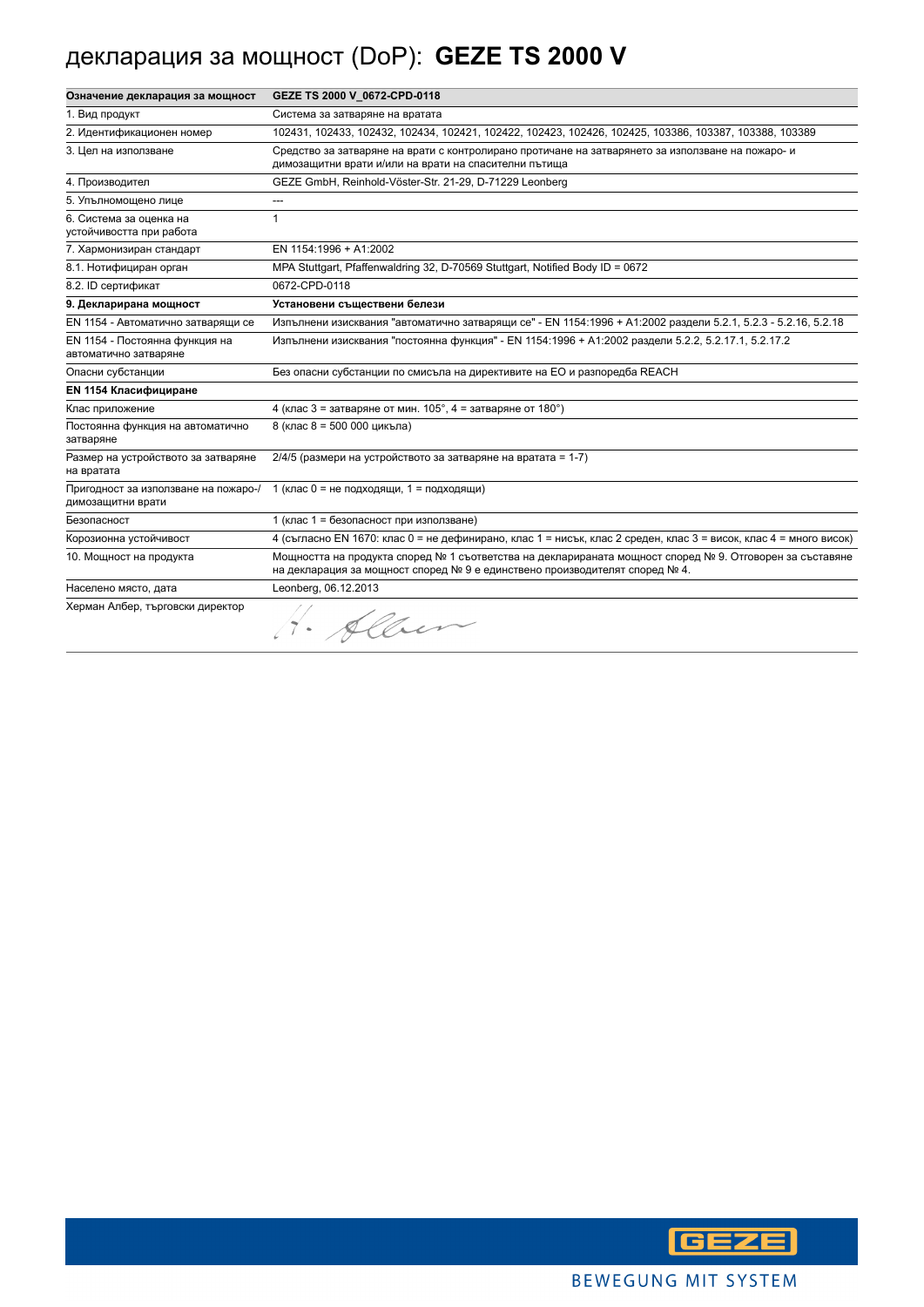### Ydeevnedeklaration (DoP): **GEZE TS 2000 V**

| Identifikation ydeevnedeklaration                   | GEZE TS 2000 V 0672-CPD-0118                                                                                                                                                    |
|-----------------------------------------------------|---------------------------------------------------------------------------------------------------------------------------------------------------------------------------------|
| 1. Produktart                                       | Dørlukkersystem                                                                                                                                                                 |
| 2. Id-numre                                         | 102431, 102433, 102432, 102434, 102421, 102422, 102423, 102426, 102425, 103386, 103387, 103388, 103389                                                                          |
| 3. Anvendelsesformål                                | Dørlukkeudstyr med kontrolleret lukkeforløb til brug på brand- og/eller røgdøre eller på flugtvejsdøre                                                                          |
| 4. Producent                                        | GEZE GmbH, Reinhold-Vöster-Str. 21-29, D-71229 Leonberg                                                                                                                         |
| 5. Befuldmægtiget                                   | $---$                                                                                                                                                                           |
| 6. System til vurdering af<br>vdelsesbestandigheden | 1                                                                                                                                                                               |
| 7. Harmoniseret standard                            | EN 1154:1996 + A1:2002                                                                                                                                                          |
| 8.1. Notificeret organ                              | MPA Stuttgart, Pfaffenwaldring 32, D-70569 Stuttgart, Notified Body ID = 0672                                                                                                   |
| 8.2. Id certifikat                                  | 0672-CPD-0118                                                                                                                                                                   |
| 9. Deklareret ydeevne                               | Konstaterede væsentlige egenskaber                                                                                                                                              |
| EN 1154 - Selvlukkende                              | Krav "selvlukkende" opfyldt - EN 1154:1996 + A1:2002 afsnit 5.2.1, 5.2.3 - 5.2.16, 5.2.18                                                                                       |
| EN 1154 - Selvlukkende kontinuerlig<br>funktion     | Krav "kontinuerlig funktion" opfyldt - EN 1154:1996 + A1:2002 afsnit 5.2.2, 5.2.17.1, 5.2.17.2                                                                                  |
| Farlige substanser                                  | Ingen farlige substanser iht. EF-direktiver og REACH-forordningen                                                                                                               |
| EN 1154 Klassificering                              |                                                                                                                                                                                 |
| Anvendelsesklasse                                   | 4 (klasse $3 =$ lukning fra min. $105^\circ$ , $4 =$ lukning fra $180^\circ$ )                                                                                                  |
| Selvlukkende kontinuerlig funktion                  | 8 (klasse 8 = 500.000 cyklusser)                                                                                                                                                |
| Dørlukkerstørrelse                                  | 2/4/5 (dørlukkerstørrelser = 1-7)                                                                                                                                               |
| Egnet til brug på brand-/røgdøre                    | 1 (klasse $0 =$ ikke eqnet, $1 =$ eqnet)                                                                                                                                        |
| Sikkerhed                                           | 1 (klasse 1 = anvendelsessikkerhed)                                                                                                                                             |
| Korrosionsbestandighed                              | 4 (iht. EN 1670: Klasse 0 = ingen defineret, klasse 1 = lav, klasse 2 moderat, klasse 3 = høj, klasse 4 = meget høj)                                                            |
| 10. Produktets ydeevne                              | Produktets ydeevne iht. nr. 1 svarer til den deklarerede ydeevne iht. nr. 9. Ansvarlig for udarbeidelsen af<br>ydeevnedeklarationen iht. nr. 9 er alene producenten iht. nr. 4. |
| Sted, dato                                          | Leonberg, 06.12.2013                                                                                                                                                            |
| Hermann Alber, forretningsfører                     | 4. Alber                                                                                                                                                                        |

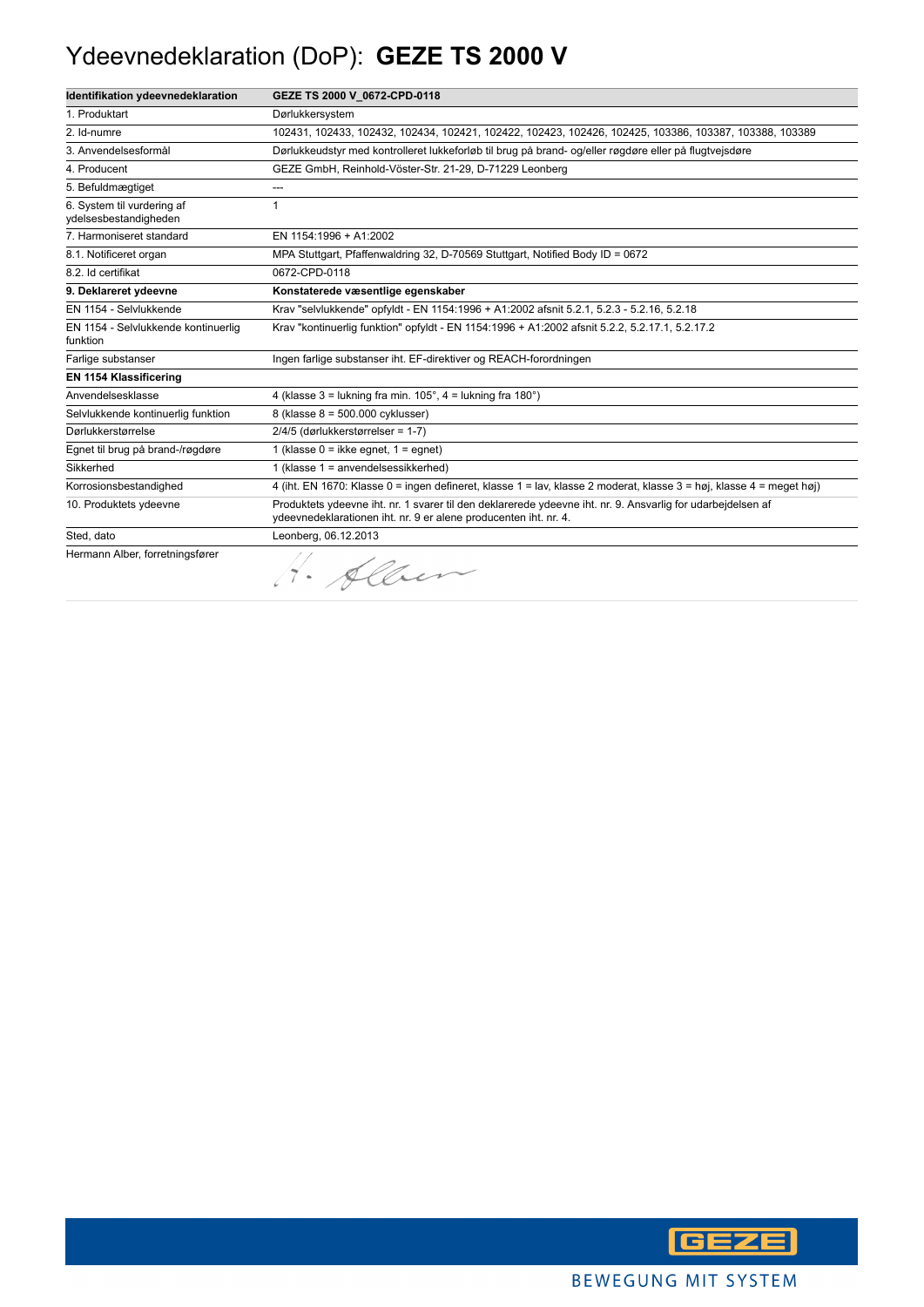# Toimimisviis (DoP): **GEZE TS 2000 V**

| Tähis / toimimisviis                            | GEZE TS 2000 V_0672-CPD-0118                                                                                                                      |
|-------------------------------------------------|---------------------------------------------------------------------------------------------------------------------------------------------------|
| 1. Toode                                        | Uksesulgursüsteem                                                                                                                                 |
| 2. Tootenumber                                  | 102431, 102433, 102432, 102434, 102421, 102422, 102423, 102426, 102425, 103386, 103387, 103388, 103389                                            |
| 3. Kasutusotstarve                              | Kontrollitava sulgumistsükliga uksesulgur kasutamiseks tule- ja/või suitsutõkkeustel või evakuatsiooniustel                                       |
| 4. Tootja                                       | GEZE GmbH, Reinhold-Vöster-Str. 21-29, D-71229 Leonberg                                                                                           |
| 5. Esindaja                                     | ---                                                                                                                                               |
| 6. Süsteem töökindluse hindamiseks              | $\mathbf{1}$                                                                                                                                      |
| 7. Harmoniseeritud norm                         | EN 1154:1996 + A1:2002                                                                                                                            |
| 8.1. Teatatud asukoht                           | MPA Stuttgart, Pfaffenwaldring 32, D-70569 Stuttgart, Notified Body ID = 0672                                                                     |
| 8.2. ID-sertifikaat                             | 0672-CPD-0118                                                                                                                                     |
| 9. Deklareeritud jõudlus                        | Kindlakstehtud olulised tunnused                                                                                                                  |
| EN 1154 - isesulguv                             | "Isesulguva" nõuded täidetud – EN 1154:1996 + A1:2002 peatükid 5.2.1, 5.2.3– 5.2.16, 5.2.18                                                       |
| EN 1154 - isesulguva püsifunktsioon             | "Püsifunktsiooni" nõuded täidetud - EN 1154:1996 + A1:2002 peatükid 5.2.2, 5.2.17.1, 5.2.17.2                                                     |
| Ohtlikud ained                                  | Pole ohtlikke aineid EL-i direktiivide ja REACH-i regulatsiooni mõttes                                                                            |
| EN 1154 klassifikatsioon                        |                                                                                                                                                   |
| Kasutusklass                                    | 4 (klass $3 =$ sulgumine alates $105^\circ$ , $4 =$ sulgumine alates $180^\circ$ )                                                                |
| Isesulgumise püsifunktsioon                     | 8 (klass 8 = 500 000 tsüklit)                                                                                                                     |
| Uksesulguri suurused                            | $2/4/5$ (uksesulgurite suurused = $1-7$ )                                                                                                         |
| Sobivus kasutamiseks tule-/<br>suitsutõkkeustel | 1 (klass $0 = ei$ sobi, $1 =$ sobib)                                                                                                              |
| Kasutuskindlus                                  | 1 (klass $1 =$ kasutuskindel)                                                                                                                     |
| Korrosioonikindlus                              | 4 (EN 1670 järgi: klass 0 = puudub, klass 1 = väike, klass 2 = keskmine, klass 3 = kõrge, klass 4 = väga kõrge)                                   |
| 10. Toote jõudlus                               | Toote jõudlus (nr 1) on kooskõlas deklareeritud jõudlusega (nr 9). Jõudlusdeklaratsiooni (nr 9) koostamise eest vastutab<br>ainult tootja (nr 4). |
| Koht, kuupäev                                   | Leonberg, 06.12.2013                                                                                                                              |
| Hermann Alber, ärijuht                          | · Alber                                                                                                                                           |

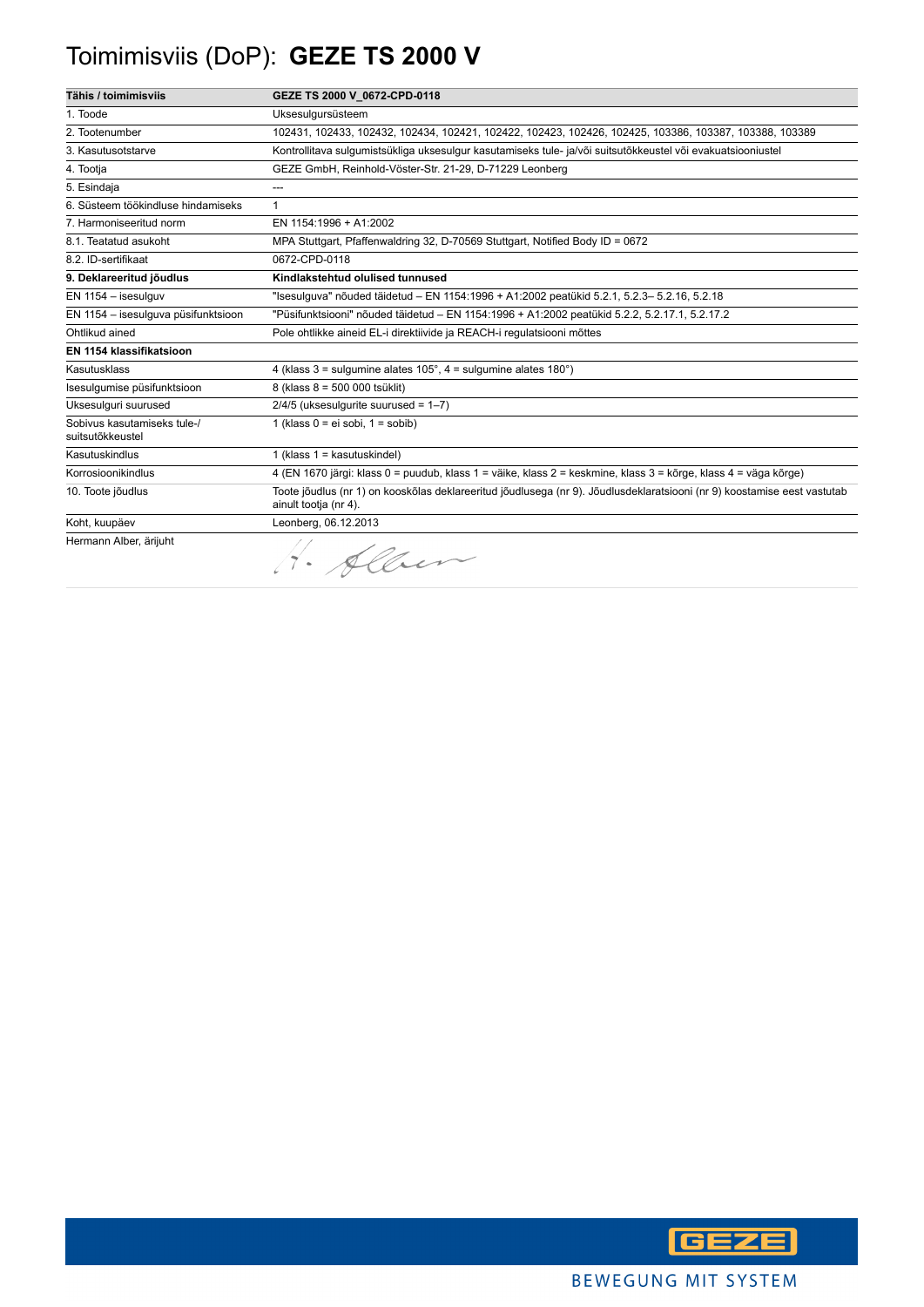## Toimintoselvitys (DoP): **GEZE TS 2000 V**

| <b>Tunnus toimintoselvitys</b>                   | GEZE TS 2000 V_0672-CPD-0118                                                                                                                                         |
|--------------------------------------------------|----------------------------------------------------------------------------------------------------------------------------------------------------------------------|
| 1. Tuotetyyppi                                   | Ovensulkijajärjestelmä                                                                                                                                               |
| 2. Tunnusnumerot                                 | 102431, 102433, 102432, 102434, 102421, 102422, 102423, 102426, 102425, 103386, 103387, 103388, 103389                                                               |
| 3. Käyttötarkoitus                               | Ovensulkija kontrolloidulla sulkeutumistoiminnolla palo- ja/tai savusuojaoviin sekä pakotieoviin                                                                     |
| 4. Valmistaja                                    | GEZE GmbH, Reinhold-Vöster-Str. 21-29, D-71229 Leonberg                                                                                                              |
| 5. Valtuutettu                                   | ---                                                                                                                                                                  |
| 6. Järjestelmä vakaan toimivuuden<br>arviointiin | $\mathbf{1}$                                                                                                                                                         |
| 7. Sovellettu normi                              | EN 1154:1996 + A1:2002                                                                                                                                               |
| 8.1. Ilmoitettu paikka                           | MPA Stuttgart, Pfaffenwaldring 32, D-70569 Stuttgart, Notified Body ID = 0672                                                                                        |
| 8.2. ID-varmenne                                 | 0672-CPD-0118                                                                                                                                                        |
| 9. Selvitetty toiminto                           | Määritetyt olennaiset ominaisuudet                                                                                                                                   |
| EN 1154 - Itsesulkeutuva                         | ltsesulkeutuvan" vaatimukset täyttävät – EN 1154:1996 + A1:2002 luvut 5.2.1, 5.2.3 - 5.2.16, 5.2.18"                                                                 |
| EN 1154 - Itsesulkeutuvuuden<br>kestotoiminto    | "Kestotoiminnon" vaatimukset täyttävät – EN 1154:1996 + A1:2002 luvut 5.2.2, 5.2.17.1, 5.2.17.2                                                                      |
| Vaaralliset aineet                               | Ei EY:n direktiivien ja REACH-asetuksen mukaisia vaarallisia aineita                                                                                                 |
| <b>EN 1154 Luokitus</b>                          |                                                                                                                                                                      |
| Käyttöluokka                                     | 4 (luokka 3 = sulkuasento väh. 105°, 4 = sulkuasento väh. 180°)                                                                                                      |
| Itsesulkeutuvuuden kestotoiminto                 | 8 (luokka 8 = 500 000 sykliä)                                                                                                                                        |
| Ovensulkijan koko                                | $2/4/5$ (ovensulkijakoot = 1-7)                                                                                                                                      |
| Soveltuvuus palo-/savusuojaoviin                 | 1 (luokka 0 = ei sovi, 1 = sopii)                                                                                                                                    |
| <b>Turvallisuus</b>                              | 1 (luokka 1 = käyttövarmuus)                                                                                                                                         |
| Korroosionkestävyys                              | 4 (EN 1670 mukaan: luokka 0 = ei määritetty, luokka 1 = vähäinen, luokka 2 keskimääräinen, luokka 3 = korkea, luokka 4<br>= erittäin korkea)                         |
| 10. Tuotteen suorituskyky                        | Tuotteen suorituskyky numeron 1 mukaan vastaa numerossa 9 selvitettyä toimintoa. Valmistaja on yksin vastuussa<br>numeron 9 mukaan laaditusta toimintoselvityksestä. |
| Paikka, päivämäärä                               | Leonberg, 06.12.2013                                                                                                                                                 |
| Hermann Alber, toimitusjohtaja                   | Sher                                                                                                                                                                 |

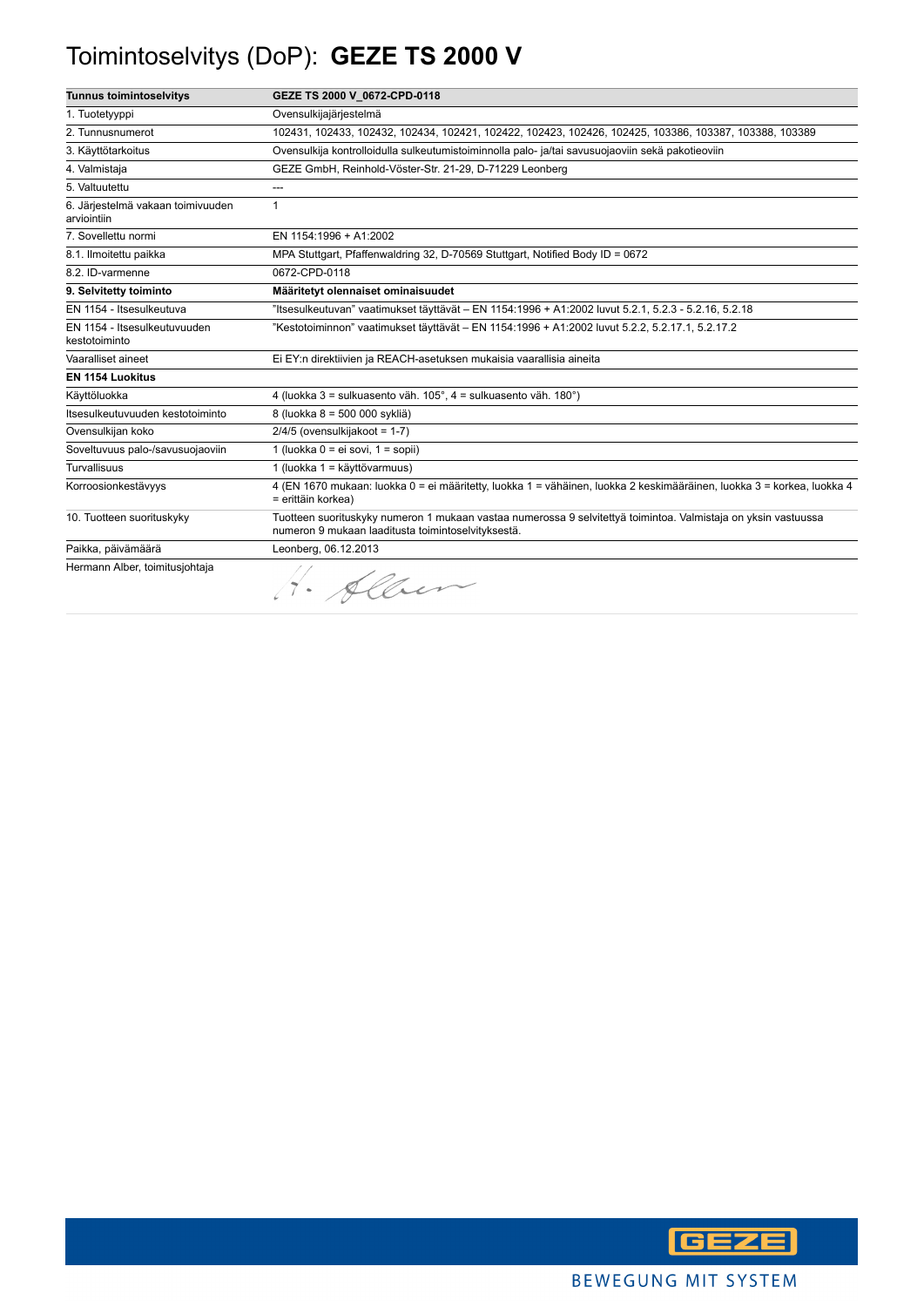## Δήλωση ισχύος (DoP): **GEZE TS 2000 V**

| Χαρακτηρισμός Δήλωση ισχύος                           | GEZE TS 2000 V_0672-CPD-0118                                                                                                                                                                        |
|-------------------------------------------------------|-----------------------------------------------------------------------------------------------------------------------------------------------------------------------------------------------------|
| 1. Τύπος προϊόντος                                    | Σύστημα μηχανισμού επαναφοράς πόρτας                                                                                                                                                                |
| 2. Αριθμοί αναγνώρισης                                | 102431, 102433, 102432, 102434, 102421, 102422, 102423, 102426, 102425, 103386, 103387, 103388, 103389                                                                                              |
| 3. Σκοπός χρήσης                                      | Μέσο επαναφοράς πόρτας με ελεγχόμενο κλείσιμο για χρήση σε πόρτες καπνού ή/και πυρός ή σε πόρτες εξόδου<br>κινδύνου                                                                                 |
| 4. Κατασκευαστής                                      | GEZE GmbH, Reinhold-Vöster-Str. 21-29, D-71229 Leonberg                                                                                                                                             |
| 5. Πληρεξούσιος                                       | $\overline{\phantom{a}}$                                                                                                                                                                            |
| 6. Σύστημα αξιολόγησης σταθερότητας<br>ισχύος         | $\mathbf{1}$                                                                                                                                                                                        |
| 7. Εναρμονισμένο πρότυπο                              | EN 1154:1996 + A1:2002                                                                                                                                                                              |
| 8.1. Κοινοποιημένος φορέας                            | MPA Stuttgart, Pfaffenwaldring 32, D-70569 Stuttgart, Notified Body ID = 0672                                                                                                                       |
| 8.2. Πιστοποιητικό αναγνωριστικού<br>αριθμού          | 0672-CPD-0118                                                                                                                                                                                       |
| 9. Δηλωθείσα ισχύς                                    | Καταγεγραμμένα βασικά χαρακτηριστικά                                                                                                                                                                |
| ΕΝ 1154 - Αυτόματο κλείσιμο                           | Πληρούνται οι απαιτήσεις "αυτόματου κλεισίματος" - ΕΝ 1154:1996 + Α1:2002 Παράγραφοι 5.2.1, 5.2.3 - 5.2.16, 5.2.18                                                                                  |
| ΕΝ 1154 - Διαρκής λειτουργία αυτόματου<br>κλεισίματος | Πληρούνται οι απαιτήσεις "διαρκούς λειτουργίας" - ΕΝ 1154:1996 + Α1:2002 Παράγραφοι 5.2.2, 5.2.17.1, 5.2.17.2                                                                                       |
| Επικίνδυνες ουσίες                                    | Δεν υπάρχουν επικίνδυνες ουσίες υπό την έννοια των οδηγιών ΕΚ και του κανονισμού REACH                                                                                                              |
| ΕΝ 1154 Κατάταξη                                      |                                                                                                                                                                                                     |
| Κατηγορία εφαρμογής                                   | 4 (Κατηγορία 3 = Κλείσιμο από ελάχ. 105, 4 = Κλείσιμο από 180)                                                                                                                                      |
| Διαρκής λειτουργία αυτόματου<br>κλεισίματος           | 8 (Κατηγορία 8 = 500.000 κύκλοι)                                                                                                                                                                    |
| Μέγεθος μηχανισμού επαναφοράς<br>πόρτας               | 2/4/5 (Μεγέθη μηχανισμού επαναφοράς πόρτας = 1-7)                                                                                                                                                   |
| Καταλληλότητα για χρήση σε πόρτα<br>καπνού/πυρός      | 1 (Κατηγορία 0 = ακατάλληλο, 1 = κατάλληλο)                                                                                                                                                         |
| Ασφάλεια                                              | 1 (Κατηγορία 1 = ασφάλεια χρήσης)                                                                                                                                                                   |
| Αντοχή σε διάβρωση                                    | 4 (κατά ΕΝ 1670:Κατηγορία 0 = μη καθορισμένη, Κατηγορία 1 = ελάχιστη, Κατηγορία 2 μέτρια, Κατηγορία 3 = υψηλή,<br>Κατηγορία 4 = πολύ υψηλή)                                                         |
| 10. Ισχύς προϊόντος                                   | Η ισχύς του προϊόντος κατά τον αρ. 1 αντιστοιχεί στη δηλωθείσα ισχύ κατά τον αρ. 9.Υπεύθυνος για τη σύνταξη της<br>δήλωσης ισχύος κατά τον αρ. 9 είναι αποκλειστικά ο κατασκευαστής κατά τον αρ. 4. |
| Τόπος, Ημερομηνία                                     | Leonberg, 06.12.2013                                                                                                                                                                                |
| Hermann Alber, Διευθύνων σύμβουλος                    | 1. Allen                                                                                                                                                                                            |

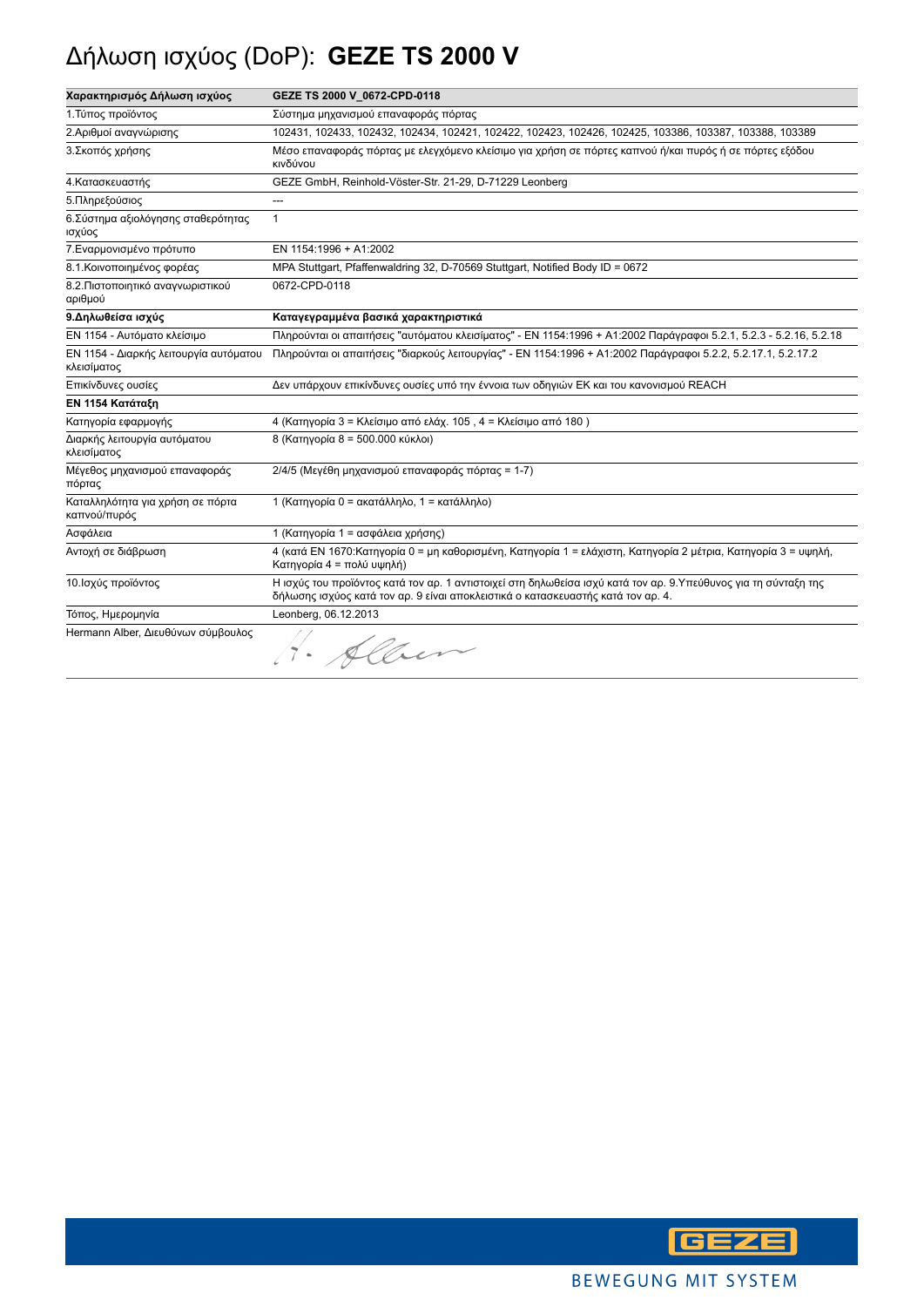## Dearbhú Feidhmíochta (DoP): **GEZE TS 2000 V**

| Aitheantóir Dearbhú Feidhmíochta                                     | GEZE TS 2000 V 0672-CPD-0118                                                                                                                                                                                             |
|----------------------------------------------------------------------|--------------------------------------------------------------------------------------------------------------------------------------------------------------------------------------------------------------------------|
| 1. Cineál táirge                                                     | Córas dúntóir dorais                                                                                                                                                                                                     |
| 2. Uimhreacha aitheantais                                            | 102431, 102433, 102432, 102434, 102421, 102422, 102423, 102426, 102425, 103386, 103387, 103388, 103389                                                                                                                   |
| 3. Úsáid bheartaithe                                                 | Uirlis dúnta dorais le hord glasála rialaithe le haghaidh úsáide ag doirse cosanta dóiteáin agus/nó cosanta deataigh nó ag<br>doirse bealach éalaithe                                                                    |
| 4. Déantóir                                                          | GEZE GmbH, Reinhold-Vöster-Str. 21-29, D-71229 Leonberg                                                                                                                                                                  |
| 5. Duine údaraiteh                                                   | ---                                                                                                                                                                                                                      |
| 6. Córas chun seasmhacht feidhmíochta<br>a mheas                     | $\mathbf{1}$                                                                                                                                                                                                             |
| 7. Caighdeán comhchuibhithe                                          | EN 1154:1996 + A1:2002                                                                                                                                                                                                   |
| 8.1 Áit ar tugadh fógra dó                                           | MPA Stuttgart, Pfaffenwaldring 32, D-70569 Stuttgart, Notified Body ID = 0672                                                                                                                                            |
| 8.2 Teastas aitheantais                                              | 0672-CPD-0118                                                                                                                                                                                                            |
| 9. Feidhmíocht dhearbhaithe                                          | Príomhthréithe aitheanta                                                                                                                                                                                                 |
| EN 1154 - Dúnann é féin                                              | Riachtanais maidir le "dúnann é féin" comhlíonta - EN 1154:1996 + A1:2002 Míreanna 5.2.1, 5.2.3 - 5.2.16, 5.2.18                                                                                                         |
| EN 1154 - Feidhm bhuan an fhéindhúnta                                | Riachtanais maidir le "feidhm bhuan" comhlíonta - EN 1154:1996 + A1:2002 Míreanna 5.2.2, 5.2.17.1, 5.2.17.2                                                                                                              |
| Substaintí quaiseacha                                                | Ní substaintí quaiseacha iad de réir Teoracha AE agus Rialacháin REACH                                                                                                                                                   |
| Aicmiú EN 1154                                                       |                                                                                                                                                                                                                          |
| Aicme úsáide                                                         | 4 (Aicme $3 =$ Dúnadh ó íos. 105°, $4 =$ Dúnadh ó 180°)                                                                                                                                                                  |
| Feidhm bhuan an fhéindhúnta                                          | 8 (Aicme 8 = 500.000 timthriall)                                                                                                                                                                                         |
| Toise an dúntóir dorais                                              | 2/4/5 (Toisí dúntóir dorais = 1-7)                                                                                                                                                                                       |
| Oiriúnach le haghaidh úsáide ar dhoirse<br>cosanta dóiteáin/deataigh | 1 (Aicme 0 = níl sé oiriúnach, 1 = tá sé oiriúnach)                                                                                                                                                                      |
| Sábháilteacht                                                        | 1 (Aicme 1 = Sábháilteacht úsáide)                                                                                                                                                                                       |
| Seasmhacht i gcoinne creimthe                                        | 4 (de réir EN 1670: Aicme 0 = gan a bheith sainithe, Aicme 1 = íseal, Aicme 2 réasúnta, Aicme 3 = ard, Aicme 4 = an-ard)                                                                                                 |
| 10. Feidhmaíocht Táirge                                              | Tá feidhmíocht an táirge de réir uimh. 1 ag teacht leis an bhfeidhmíocht dhearbhaithe de réir uimh. 9. Is é an déantúsóir<br>amháin de réir uimh. 4 atá freagrach as an dearbhú feidhmíochta de réir uimh. 9 a dhéanamh. |
| Áit, Dáta                                                            | Leonberg, 06.12.2013                                                                                                                                                                                                     |
| Hermann Alber, Stiúrthóir Bainistíochta                              | 1. Alber                                                                                                                                                                                                                 |

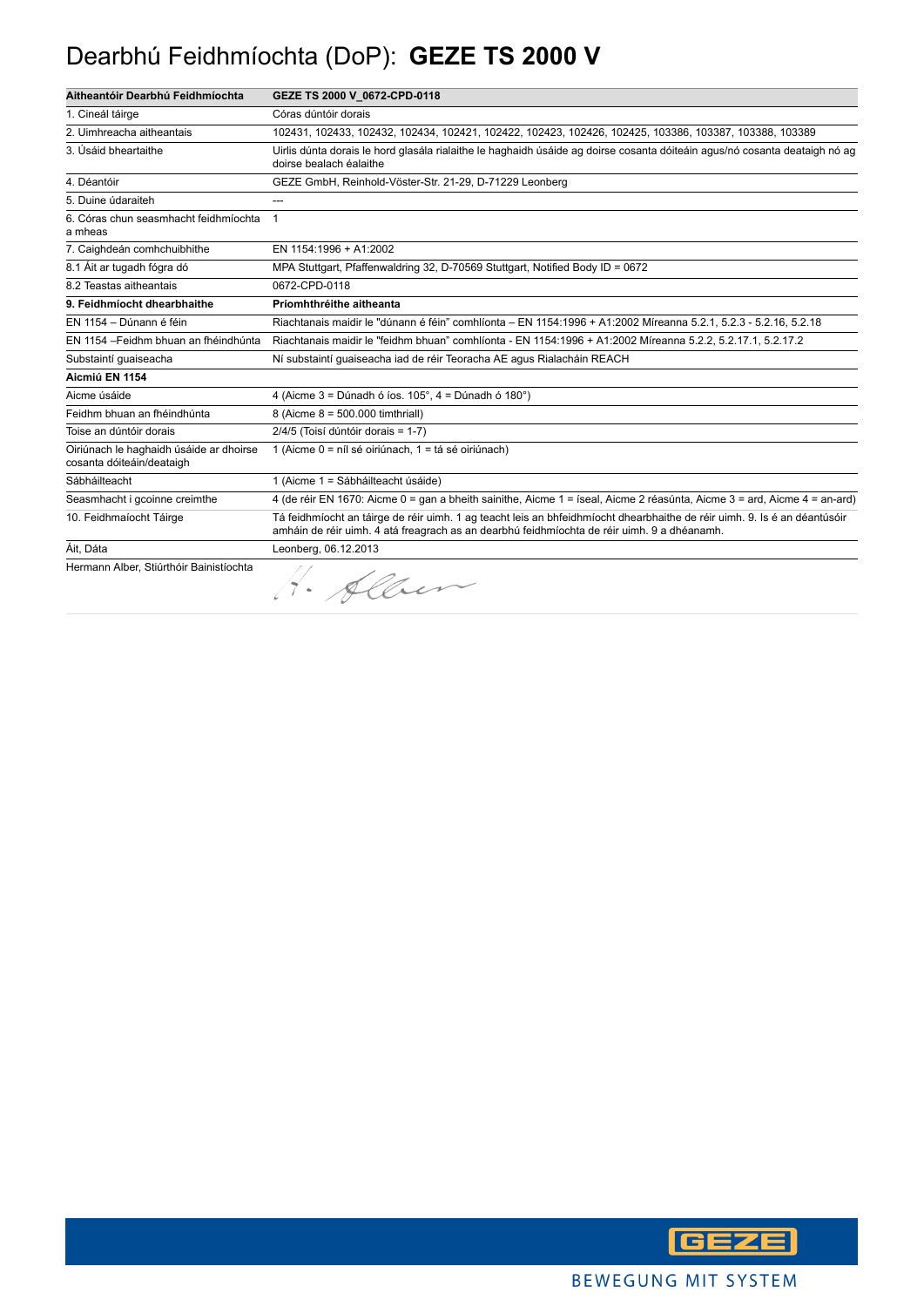### Ekspluatācijas īpašību deklarācijas (DoP): **GEZE TS 2000 V**

| Ekspluatācijas īpašību deklarācijas<br>apzīmējums          | GEZE TS 2000 V_0672-CPD-0118                                                                                                                                           |
|------------------------------------------------------------|------------------------------------------------------------------------------------------------------------------------------------------------------------------------|
| 1. Produkta veids                                          | Durvju aizvērēja sistēma                                                                                                                                               |
| 2. Identifikācijas numuri                                  | 102431, 102433, 102432, 102434, 102421, 102422, 102423, 102426, 102425, 103386, 103387, 103388, 103389                                                                 |
| 3. Paredzētais izmantojums                                 | Durvju aizvēršanas mehānisms ar kontrolētu aizvēršanu; paredzēts uguns un/vai dūmu drošajām durvīm vai evakuācijas<br>durvīm                                           |
| 4. Ražotājs                                                | GEZE GmbH, Reinhold-Vöster-Str. 21-29, D-71229 Leonberg                                                                                                                |
| 5. Pilnvarotais pārstāvis                                  | ---                                                                                                                                                                    |
| 6. Ekspluatācijas īpašību noturības<br>novērtējuma sistēma | 1                                                                                                                                                                      |
| 7. Saskanotais standarts                                   | EN 1154:1996 + A1:2002                                                                                                                                                 |
| 8.1. Pazinotā iestāde                                      | MPA Stuttgart, Pfaffenwaldring 32, D-70569 Stuttgart, Notified Body ID = 0672                                                                                          |
| 8.2. ID sertifikāts                                        | 0672-CPD-0118                                                                                                                                                          |
| 9. Deklarētās ekspluatācijas īpašības                      | Noteiktie būtiskie raksturlielumi                                                                                                                                      |
| EN 1154 - pašaizverošs                                     | Izpildīta prasība "pašaizverošs" — EN 1154:1996 un A1:2002, sadaļas 5.2.1, 5.2.3-5.2.16, 5.2.18                                                                        |
| EN 1154 - ilgstoša pašaizvēršanās                          | Izpildīta prasība "ilgstoša darbība" — EN 1154:1996 un A1:2002, sadaļas 5.2.2, 5.2.17.1, 5.2.17.2                                                                      |
| Bīstamas vielas                                            | Nav bīstamu vielu saskaņā ar EK direktīvām un REACH regulu                                                                                                             |
| EN 1154 klasifikācija                                      |                                                                                                                                                                        |
| Lietošanas klase                                           | 4 (3. klase - aizvēršana no min. 105°, 4. klase - aizvēršana no 180°)                                                                                                  |
| Ilgstoša pašaizvēršanās                                    | 8 (8. klase - 500 000 ciklu)                                                                                                                                           |
| Durvju aizvērēja izmērs                                    | 2/4/5 (durvju aizvērēju izmēri — 1-7)                                                                                                                                  |
| Piemērotība uguns/dūmu drošajām<br>durvīm                  | 1 (0. klase - nav piemērots, 1. klase - ir piemērots)                                                                                                                  |
| Drošība                                                    | 1 (1. klase - lietošanas drošība)                                                                                                                                      |
| Izturība pret koroziju                                     | 4 (saskaņā ar standartu EN 1670: 0. klase — nav noteikta, 1. klase — zema, 2. klase — vidēja, 3. klase —augsta, 4. —<br>(oti augsta)                                   |
| 10. Produkta ekspluatācijas īpašības                       | 1. punktā minētajam produktam piemīt 9. punktā minētās īpašības. Par 9. punktā minēto īpašību deklarācijas izstrādi ir<br>atbildīgs tikai 4. punktā minētais ražotājs. |
| Vieta, datums                                              | Leonberg, 06.12.2013                                                                                                                                                   |
| Hermanis Albers (Hermann Alber),<br>vadītājs               | 1. Alben                                                                                                                                                               |

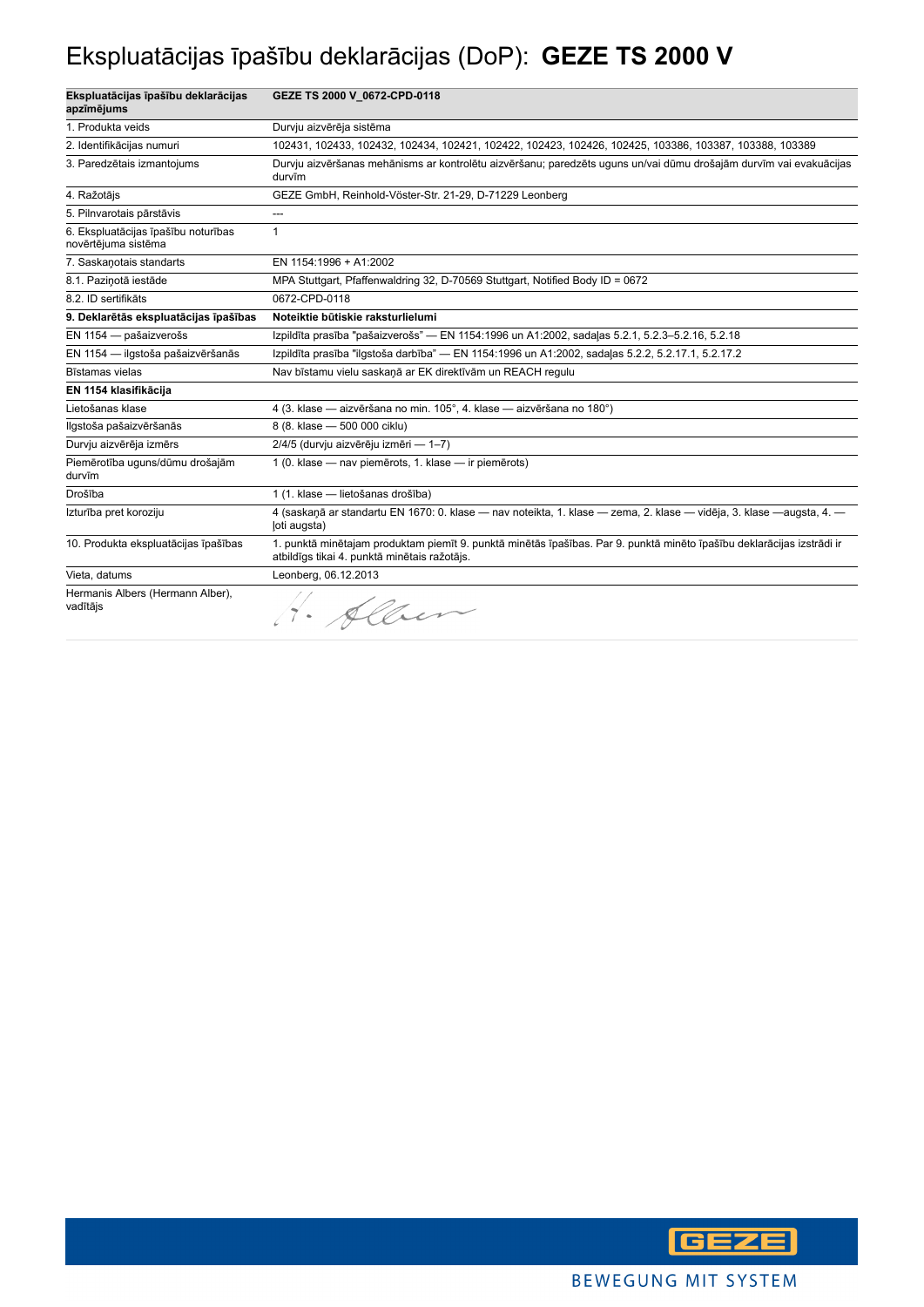## Deklaracja właściwości użytkowych (DoP): **GEZE TS 2000 V**

| Oznaczenie Deklaracja właściwości<br>użytkowych                          | GEZE TS 2000 V_0672-CPD-0118                                                                                                                                                                                                                                   |
|--------------------------------------------------------------------------|----------------------------------------------------------------------------------------------------------------------------------------------------------------------------------------------------------------------------------------------------------------|
| 1. Typ wyrobu                                                            | Samozamykacz drzwiowy                                                                                                                                                                                                                                          |
| 2. Numery identyfikacyjne                                                | 102431, 102433, 102432, 102434, 102421, 102422, 102423, 102426, 102425, 103386, 103387, 103388, 103389                                                                                                                                                         |
| 3. Przewidywane zastosowanie                                             | Zamykacz drzwiowy z regulacją przebiegu zamykania do stosowania w drzwiach przeciwpożarowych i/lub<br>dymoszczelnych bądź drzwiach ewakuacyjnych                                                                                                               |
| 4. Producent                                                             | GEZE GmbH, Reinhold-Vöster-Str. 21-29, D-71229 Leonberg                                                                                                                                                                                                        |
| 5. Upoważniony przedstawiciel                                            | ---                                                                                                                                                                                                                                                            |
| 6. System oceny stałości właściwości<br>użytkowych                       | $\mathbf{1}$                                                                                                                                                                                                                                                   |
| 7. Norma zharmonizowana                                                  | EN 1154:1996 + A1:2002                                                                                                                                                                                                                                         |
| 8.1. Jednostka notyfikowana                                              | MPA Stuttgart, Pfaffenwaldring 32, D-70569 Stuttgart, Notified Body ID = 0672                                                                                                                                                                                  |
| 8.2. Numer identyfikacyjny certyfikatu                                   | 0672-CPD-0118                                                                                                                                                                                                                                                  |
| 9. Deklarowane właściwości użytkowe                                      | Stwierdzone zasadnicze charakterystyki                                                                                                                                                                                                                         |
| EN 1154 - samoczynnie zamykające                                         | Spełnione wymagania "samoczynnego zamykania" - EN 1154:1996 + A1:2002 rozdziały 5.2.1, 5.2.3 - 5.2.16, 5.2.18                                                                                                                                                  |
| EN 1154 - trwałość funkcji<br>samoczynnego zamykania                     | Spełnione wymagania "trwałości funkcji" - EN 1154:1996 + A1:2002 rozdziały 5.2.2, 5.2.17.1, 5.2.17.2                                                                                                                                                           |
| Substancje niebezpieczne                                                 | Brak substancji niebezpiecznych w rozumieniu dyrektyw WE i rozporządzenia REACH                                                                                                                                                                                |
| Klasyfikacja wg EN 1154                                                  |                                                                                                                                                                                                                                                                |
| Klasa użytkowania                                                        | 4 (klasa 3 = zamykanie od kąta rozwarcia min. 105°, 4 = zamykanie od kąta rozwarcia 180°)                                                                                                                                                                      |
| Trwałość funkcji samoczynnego<br>zamykania                               | 8 (klasa 8 = 500 000 cykli)                                                                                                                                                                                                                                    |
| Wielkość zamykacza                                                       | 2/4/5 (wielkość zamykacza = 1-7)                                                                                                                                                                                                                               |
| Przydatność do stosowania w drzwiach<br>przeciwpożarowych/dymoszczelnych | 1 (klasa 0 = nieodpowiednie, 1 = odpowiednie)                                                                                                                                                                                                                  |
| Bezpieczeństwo                                                           | 1 (klasa 1 = bezpieczeństwo użytkowe)                                                                                                                                                                                                                          |
| Odporność na korozje                                                     | 4 (według EN 1670: klasa 0 = odporność nieokreślona, klasa 1 = niska, klasa 2 = średnia, klasa 3 = wysoka, klasa 4 =<br>bardzo wysoka)                                                                                                                         |
| 10. Właściwości użytkowe produktu                                        | Właściwości użytkowe produktu wymienionego w poz. 1 są zgodne z właściwościami użytkowymi zadeklarowanymi<br>w poz. 9. Wyłączną odpowiedzialność za wystawienie deklaracji właściwości użytkowych stosownie do poz. 9 ponosi<br>producent wymieniony w poz. 4. |
| Miejscowość, data                                                        | Leonberg, 06.12.2013                                                                                                                                                                                                                                           |
| Hermann Alber, Prezes                                                    | H. Alben                                                                                                                                                                                                                                                       |

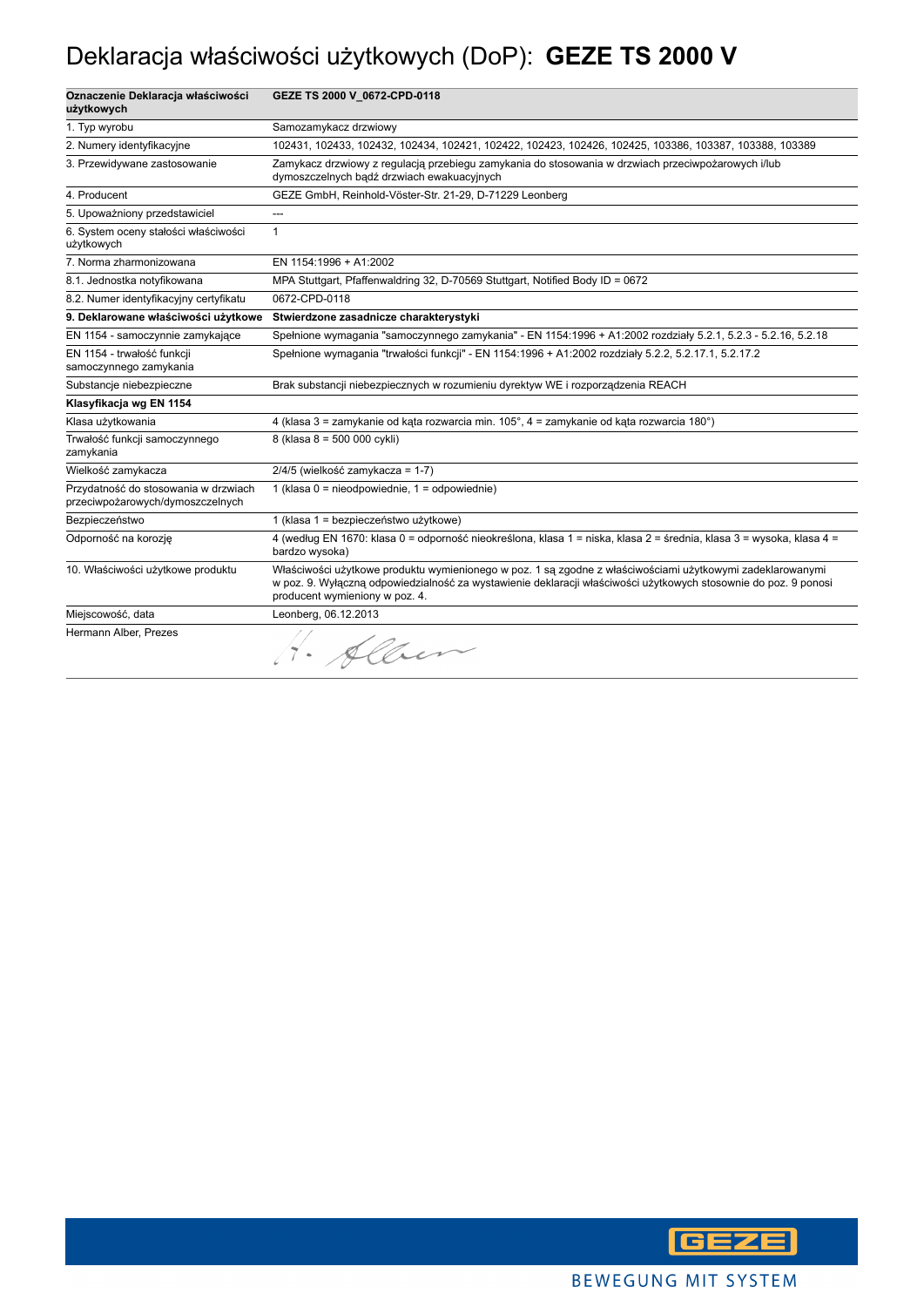### Prohlášení o vlastnostech (DoP): **GEZE TS 2000 V**

| Charakteristika - prohlášení o<br>vlastnostech                  | GEZE TS 2000 V 0672-CPD-0118                                                                                                                                                       |
|-----------------------------------------------------------------|------------------------------------------------------------------------------------------------------------------------------------------------------------------------------------|
| 1. Typ výrobku                                                  | Systém zavírání dveří                                                                                                                                                              |
| 2. Identifikační číslo                                          | 102431, 102433, 102432, 102434, 102421, 102422, 102423, 102426, 102425, 103386, 103387, 103388, 103389                                                                             |
| 3. Účel použití                                                 | Prostředek k zavírání dveří s kontrolovaným zavíráním dveří k použití na protipožárních a protikouřových dveřích nebo na<br>únikových dveřích                                      |
| 4. Výrobce                                                      | GEZE GmbH, Reinhold-Vöster-Str. 21-29, D-71229 Leonberg                                                                                                                            |
| 5. Zplnomocněnec                                                | ---                                                                                                                                                                                |
| 6. Systémy posuzování a ověřování<br>stálosti vlastností        | $\mathbf{1}$                                                                                                                                                                       |
| 7. Harmonizovaná norma                                          | EN 1154:1996 + A1:2002                                                                                                                                                             |
| 8.1. Oznámený subjekt                                           | MPA Stuttgart, Pfaffenwaldring 32, D-70569 Stuttgart, Notified Body ID = 0672                                                                                                      |
| 8.2. ID certifikátu                                             | 0672-CPD-0118                                                                                                                                                                      |
| 9. Vlastnosti uvedené v prohlášení                              | Zjištěné podstatné charakteristiky                                                                                                                                                 |
| EN 1154 - samozavírací                                          | Požadavky "samozavírací" splněny - EN 1154:1996 + A1:2002 části 5.2.1, 5.2.3 - 5.2.16, 5.2.18                                                                                      |
| EN 1154 - trvalá funkce samozavírání                            | Požadavky "trvalá funkce" splněny - EN 1154:1996 + A1:2002 části 5.2.2, 5.2.17.1, 5.2.17.2                                                                                         |
| Nebezpečné látky                                                | Žádné nebezpečné látky ve smyslu směrnic ES a nařízení REACH                                                                                                                       |
| EN 1154 - klasifikace                                           |                                                                                                                                                                                    |
| Třída použití                                                   | 4 (třída 3 = zavírání z polohy min. 105°, 4 = zavírání z polohy 180°)                                                                                                              |
| Trvalá samozavírací funkce                                      | 8 (třída 8 = 500 000 cyklů)                                                                                                                                                        |
| Velikost zavírače dveří                                         | 2/4/5 (velikosti zavíračů = 1-7)                                                                                                                                                   |
| Vhodnost k použití na protipožárních/<br>protikouřových dveřích | 1 (třída 0 = nevhodné, 1 = vhodné)                                                                                                                                                 |
| Bezpečnost                                                      | 1 (třída 1 = bezpečné použití)                                                                                                                                                     |
| Odolnost proti korozi                                           | 4 (podle EN 1670: třída 0 = nedefinováno, třída 1 = nízká, třída 2 = střední, třída 3 = vysoká, třída 4 = velmi vysoká)                                                            |
| 10. Vlastnost výrobku                                           | Vlastnost výrobku uvedená v bodě 1 a 2 je ve shodě s vlastností uvedenou v bodě 9. Toto prohlášení o vlastnostech se<br>vydává na výhradní odpovědnost výrobce uvedeného v bodě 4. |
| Místo, datum                                                    | Leonberg, 06.12.2013                                                                                                                                                               |
| Hermann Alber, ředitel                                          |                                                                                                                                                                                    |

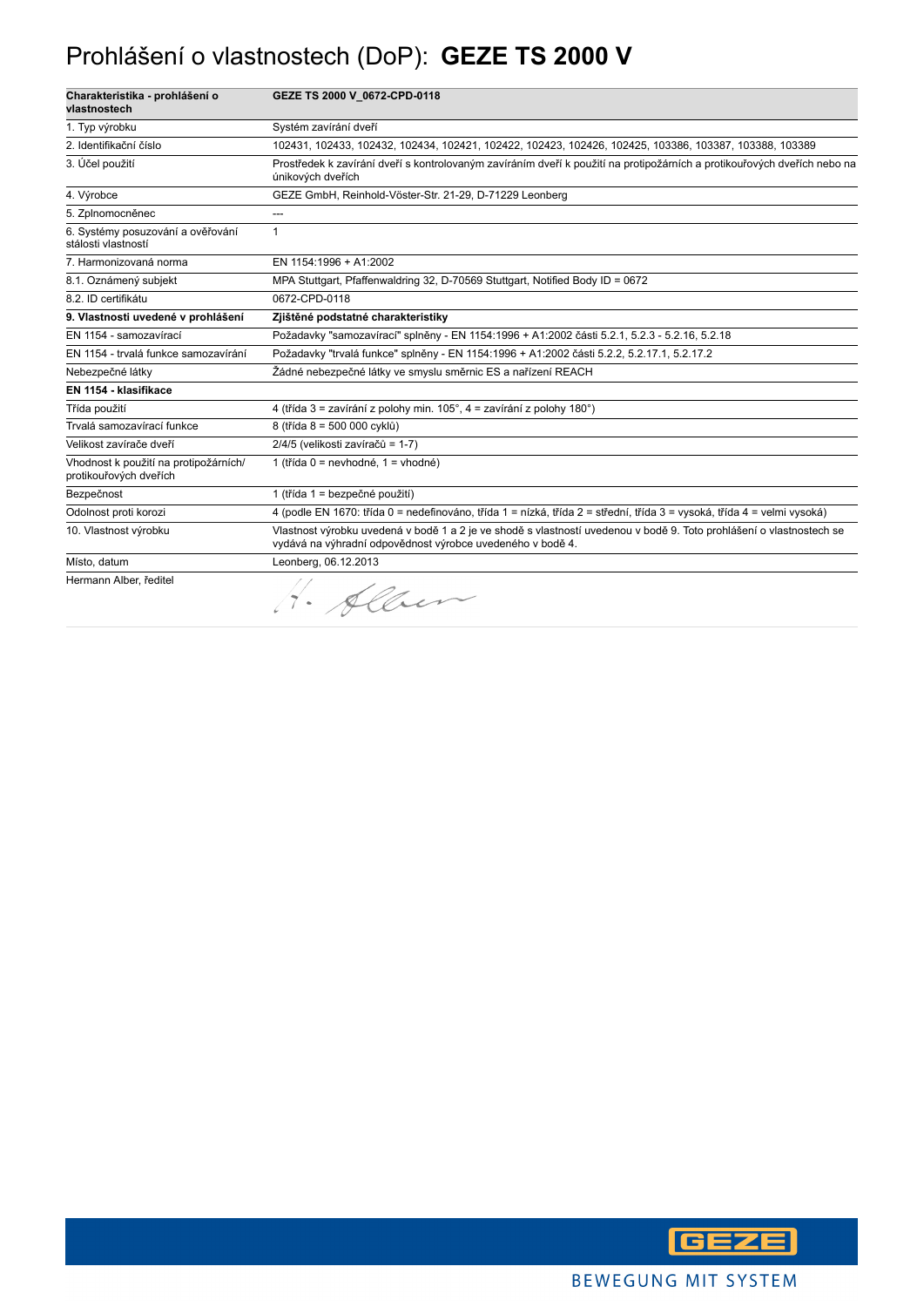## Izjava o svojstvima (DoP): **GEZE TS 2000 V**

| Oznaka Izjava o svojstvima                                       | GEZE TS 2000 V 0672-CPD-0118                                                                                                                                    |
|------------------------------------------------------------------|-----------------------------------------------------------------------------------------------------------------------------------------------------------------|
| 1. Vrsta proizvoda                                               | Sustav zatvarača vrata                                                                                                                                          |
| 2. Identifikacijski broj                                         | 102431, 102433, 102432, 102434, 102421, 102422, 102423, 102426, 102425, 103386, 103387, 103388, 103389                                                          |
| 3. Namjena                                                       | Naprava za kontrolirano zatvaranje vrata za uporabu na protupožarnim i/ili protudimnim vratima ili na evakuacijskim<br>vratima                                  |
| 4. Proizvođač                                                    | GEZE GmbH, Reinhold-Vöster-Str. 21-29, D-71229 Leonberg                                                                                                         |
| 5. Ovlaštena osoba                                               | $---$                                                                                                                                                           |
| 6. Sustav za ocjenu postojanosti svojstva 1                      |                                                                                                                                                                 |
| 7. Usklađena norma                                               | EN 1154:1996 + A1:2002                                                                                                                                          |
| 8.1. Prijavljeno tijelo                                          | MPA Stuttgart, Pfaffenwaldring 32, D-70569 Stuttgart, Notified Body ID = 0672                                                                                   |
| 8.2. ID certifikata                                              | 0672-CPD-0118                                                                                                                                                   |
| 9. Prijavljeno svojstvo                                          | Utvrđena važna svojstva                                                                                                                                         |
| EN 1154 - samozatvarajući                                        | Zahtjevi "samozatvarajući" su ispunjeni - EN 1154:1996 + A1:2002 odlomci 5.2.1, 5.2.3 - 5.2.16, 5.2.18                                                          |
| EN 1154 - Trajna funkcija<br>samozatvaranja                      | Zahtjevi "trajna funkcija" su ispunjeni - EN 1154:1996 + A1:2002 odlomci 5.2.2, 5.2.17.1, 5.2.17.2                                                              |
| Opasne tvari                                                     | Nema opasnih tvari u smislu direktiva Europske unije i Uredbe REACH                                                                                             |
| Klasifikacija EN 1154                                            |                                                                                                                                                                 |
| Klasa primjene                                                   | 4 (klasa 3 = zatvaranje iz min. 105°, 4 = zatvaranje iz 180°)                                                                                                   |
| Trajna funkcija samozatvaranja                                   | 8 (klasa 8 = 500.000 ciklusa)                                                                                                                                   |
| Veličina zatvarača vrata                                         | 2/4/5 (veličine zatvarača vrata = 1-7)                                                                                                                          |
| Prikladnost za uporabu na<br>protupožarnim / protudimnim vratima | 1 (klasa 0 = nije prikladno, 1 = prikladno)                                                                                                                     |
| Sigurnost                                                        | 1 (klasa $1 =$ sigurnost uporabe)                                                                                                                               |
| Otpornost na koroziju                                            | 4 (prema EN 1670: klasa 0 = nije definirana, klasa 1 = mala, klasa 2 srednja, klasa 3 = visoka, klasa 4 = vrlo visoka)                                          |
| 10. Svojstvo proizvoda                                           | Svojstvo proizvoda prema br. 1 odgovara prijavljenom svojstvu prema br. 9 Za izradu izjave o svojstvima prema br. 9<br>odgovoran je samo proizvođač prema br. 4 |
| Miesto, datum                                                    | Leonberg, 06.12.2013                                                                                                                                            |
| Hermann Alber, direktor                                          | · Alben                                                                                                                                                         |